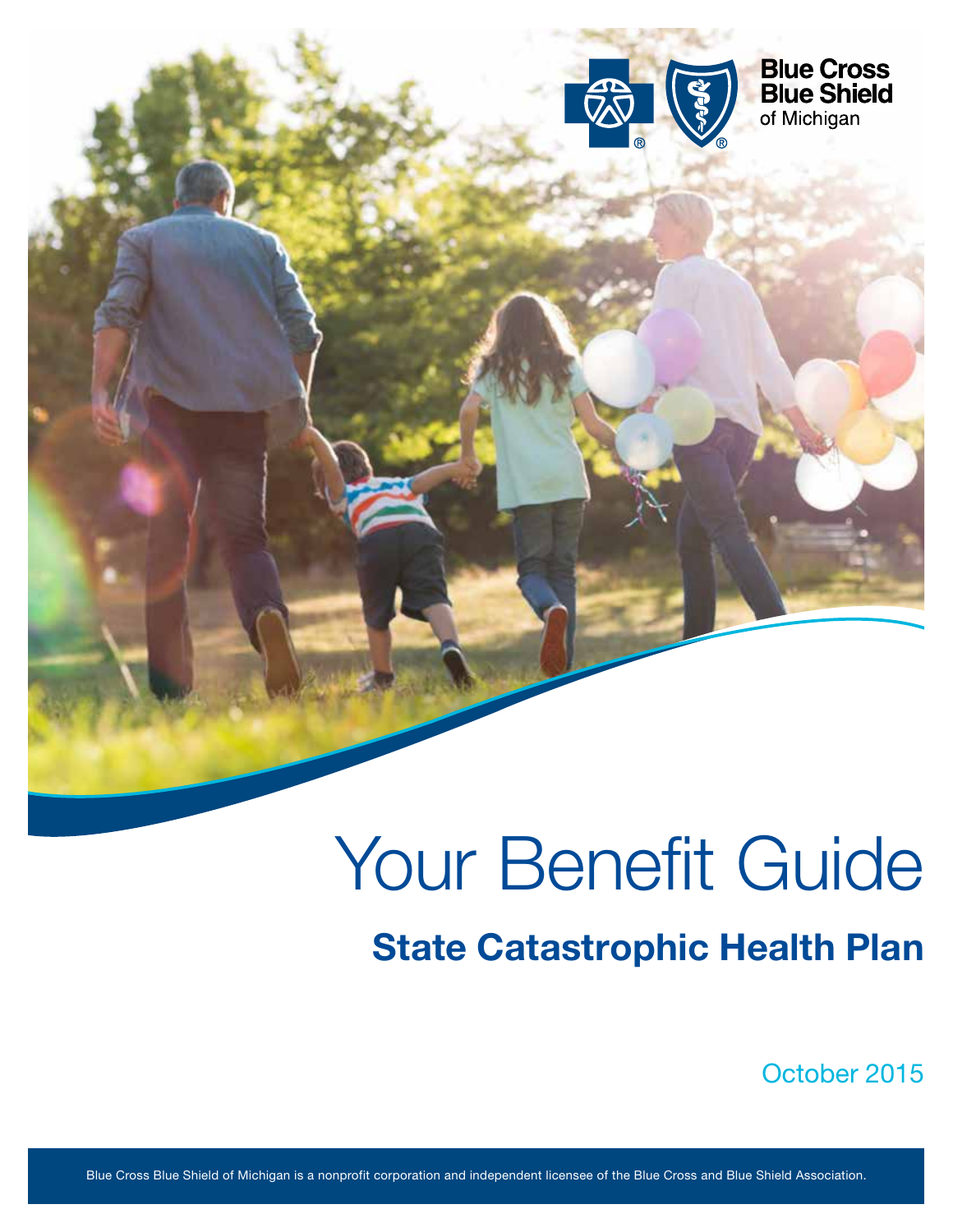## **Table of contents**

### **Introduction**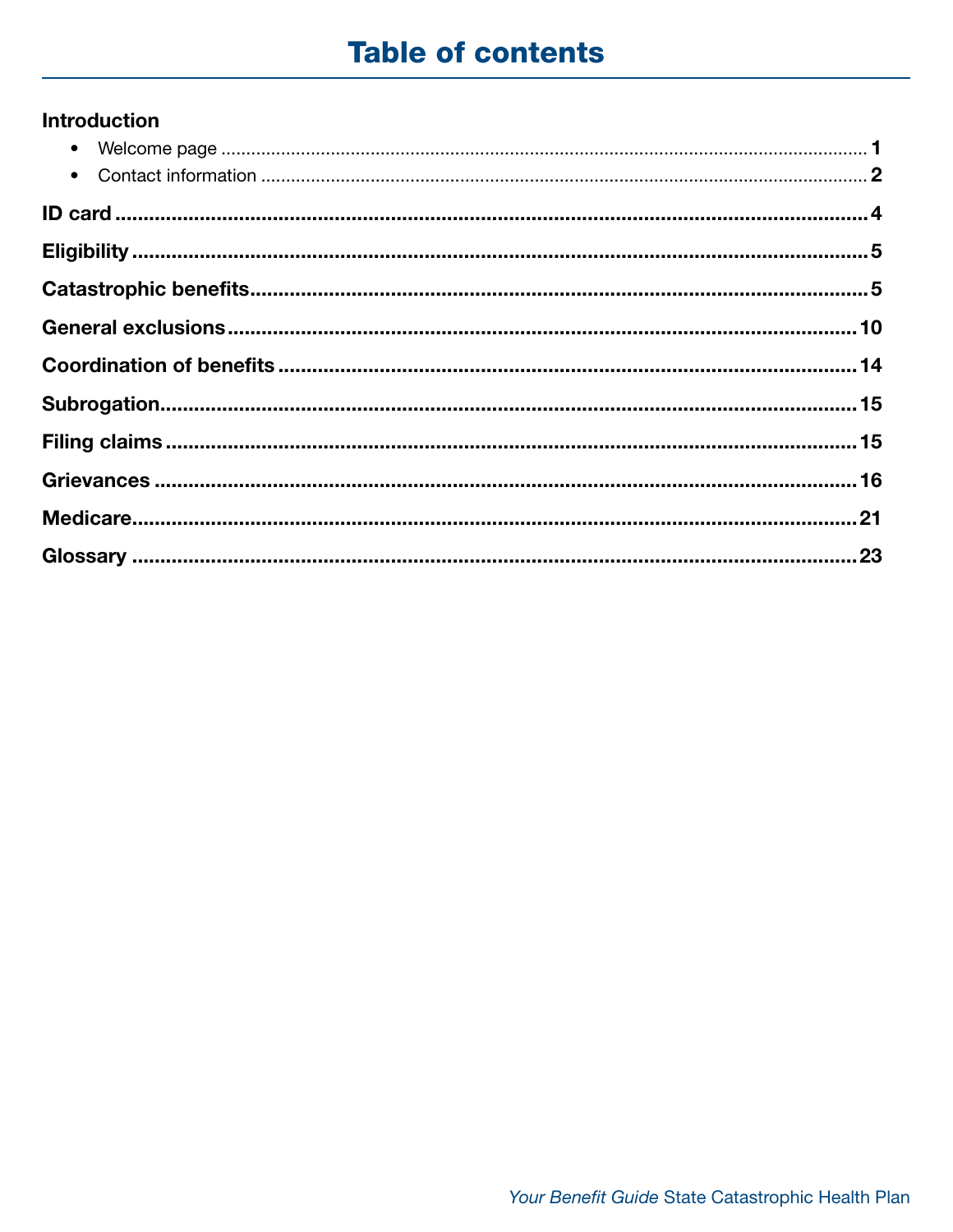## Welcome

Welcome to the State Catastrophic Health Plan, a self-insured benefit plan administered by Blue Cross Blue Shield of Michigan (BCBSM) under the direction of the Michigan Civil Service Commission (MCSC). MCSC is responsible for implementing these benefits and any future benefit changes. BCBSM provides certain services on behalf of MCSC through an administrative-service-only contract. Your benefits are not insured with BCBSM, but will be paid from funds administered by MCSC.

BCBSM is committed to providing you with excellent value and quality service, and we want you to understand your health coverage. With this in mind, we have designed this booklet as an easy-to-read guide to your benefits. Please read through it to get an understanding of which health care services are covered, and when you are responsible for out-of-pocket costs.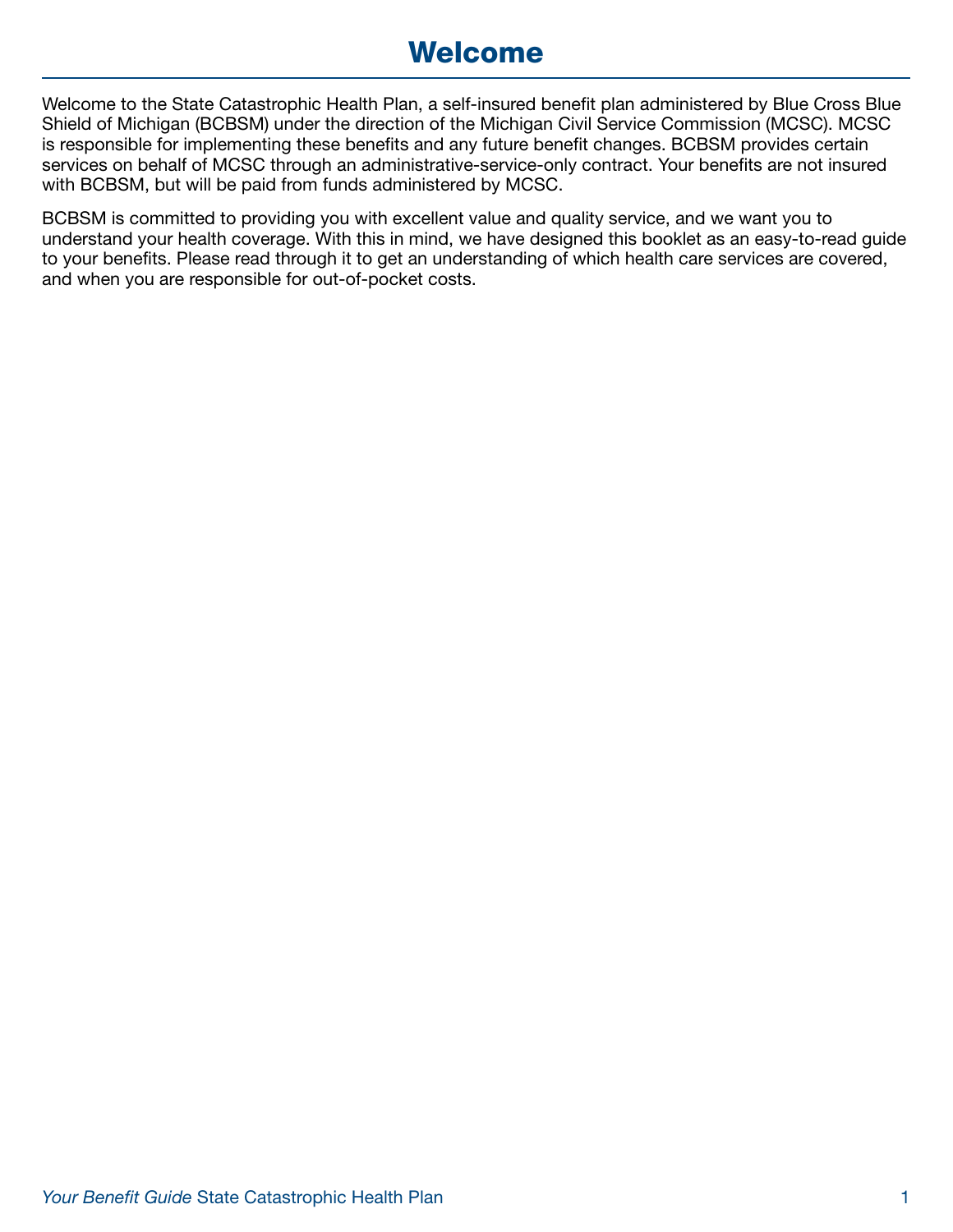## Contact information

You can call, write or visit the BCBSM Customer Service Center when you have questions about your benefits and claims.

## Blue Cross Blue Shield of Michigan

To help us serve you better, here are a few things to remember.

- Have your BCBSM ID card handy so you can provide your enrollee and group numbers.
- To ask about a medical or hearing claim, provide the following:
	- Enrollee's name
	- Enrollee's ID number
	- Member's name
	- Provider's name
	- Date the patient was treated
	- Charge for the service
- When writing to us, include copies (not originals) of your bills, any correspondence you may have received from us and other relevant documents. Keep your original bills and documents for your files.
- Include your daytime telephone number on all of your letters.

### **Calling**

Our customer service hours are Monday through Friday from 7 a.m. to 7 p.m. We are closed on holidays.

#### **Writing**

Please send all correspondence to:

State of Michigan Customer Service Center Blue Cross Blue Shield of Michigan 232 S. Capitol Avenue, L04A Lansing, MI 48933-1504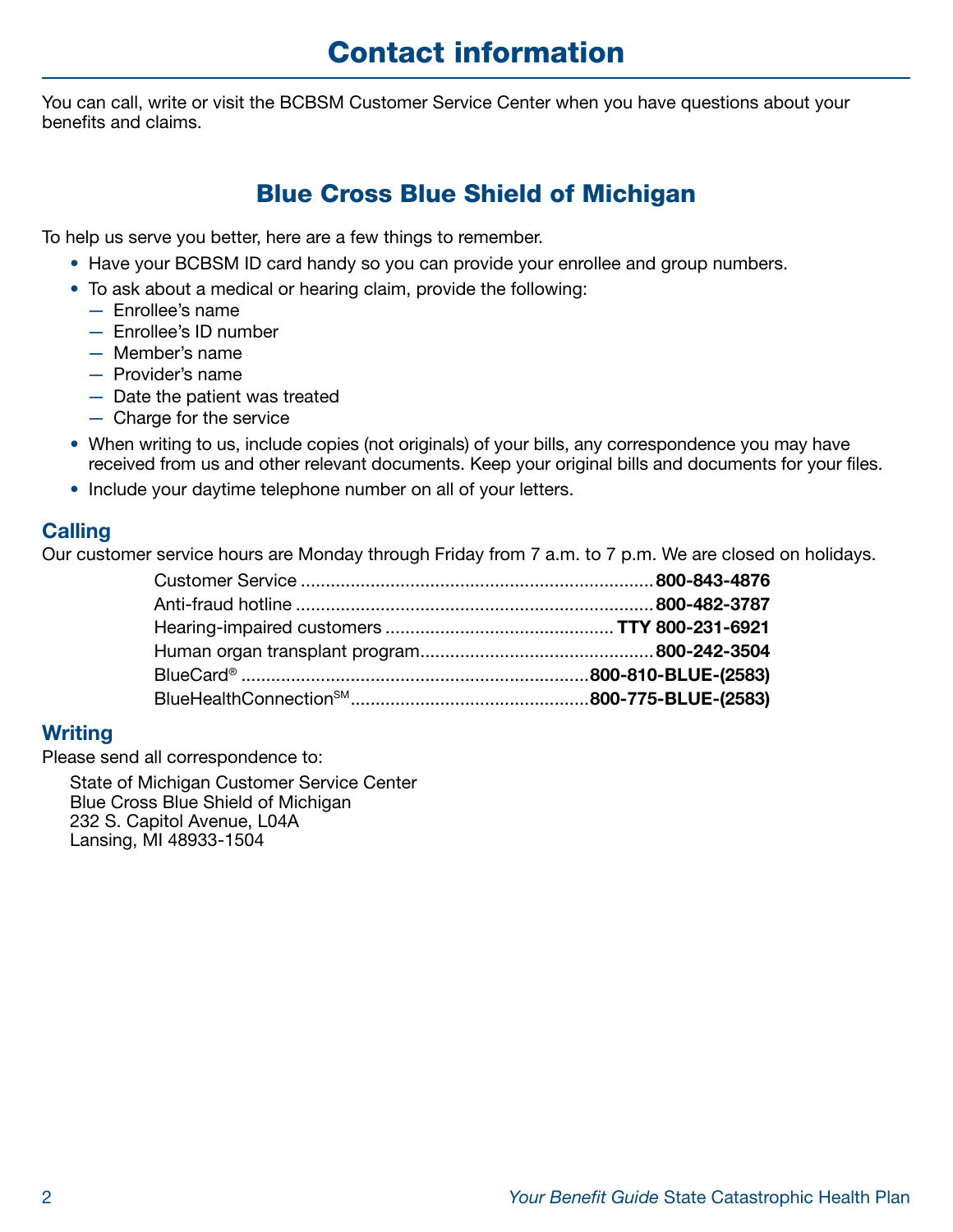#### **Visit**

BCBSM Customer Service Center 232 S. Capitol Ave. Lansing, MI 48933

The BCBSM Customer Service Center is open Monday through Friday from 7 a.m. to 7 p.m., excluding holidays.

#### Additional BCBSM walk-in centers

**Detroit 600 East Lafayette Marquette 415 S. McClellan Ave.** Grand Rapids 86 Monroe Center NW Southfield 20500 Civic Center Dr. Holland 151 Central, Suite 160 **Traverse City** 1769 S. Garfield Ave.

Flint 4520 Linden Creek Parkway, Suite A **Portage 8175 Creekside Drive, Suite 100** Utica 6100 Auburn Road

Walk-in centers are open from 9 a.m. to 5 p.m., Monday through Friday, excluding holidays.

#### **Online**

BCBSM's site for State of Michigan employees **bcbsm.com/som** Provider search [bcbsm.com/find-a-doctor](https://bcbsm.com/find-a-doctor) 

## State of Michigan

MI HR Service Center **Employee Benefits Division**<br>
P.O. Box 30002<br>
P.O. Box 30002 Lansing, Michigan 48909<br>Local: 517-335-0529 Local: 517-335-0529 Local: 517-373-7977

## **Michigan Civil Service Commission**<br>MI HR Service Center **Michigan Civil Service Commission**<br>Employee Benefits Division P.O. Box 30002<br>Lansing, MI 48909 Toll free: 800-505-5011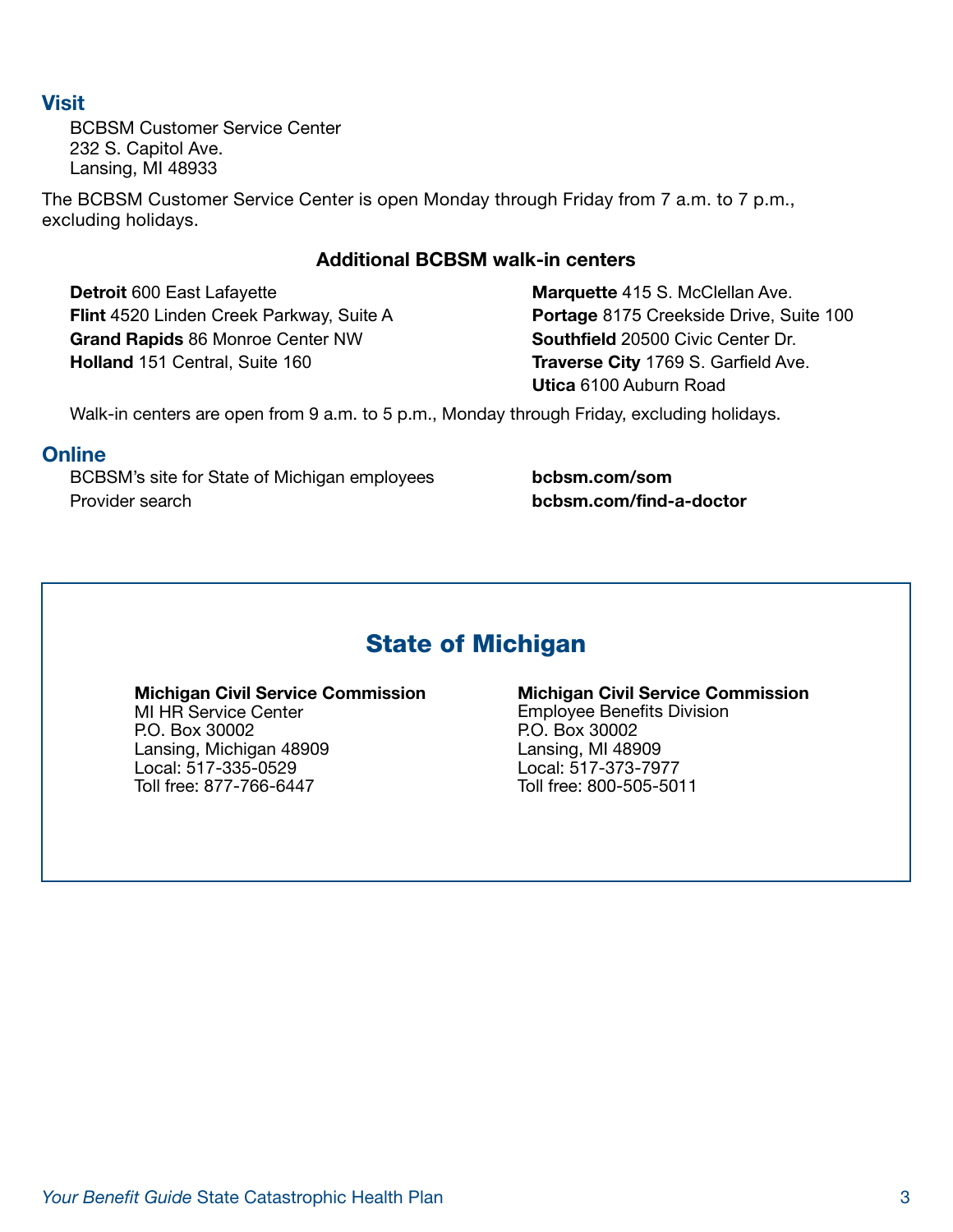## Your ID card

Your BCBSM ID card is issued once you enroll for coverage in the State Catastrophic Health Plan. Present this ID card every time you need services.

Your card will look similar to the one below.



- $1<sup>st</sup>$  line: Enrollee Name is the name of the person who holds the contract. All communications are addressed to this name. Only the enrollee's name appears on the ID card. However, the cards are for use by all covered members.
- 2<sup>nd</sup> line: Enrollee ID identifies your records in our files.

The **alpha prefix** preceding the enrollee ID number identifies that you have coverage through the State Catastrophic Health Plan.

- 3<sup>rd</sup> line: Issuer identifies you as a BCBSM member. The number 80840 identifies our industry as a health insurance carrier.
- 4<sup>th</sup> line: Group Number tells us you are a BCBSM group member through the State of Michigan.

The suitcase tells providers about your travel benefits. For additional information, go to page 21.

On the back of your ID card, you will find:

- A magnetic strip which will help providers process your claims. It includes information from the front of the card and the enrollee's date of birth. It does not include any benefit or health information.
- BCBSM's toll-free customer service telephone numbers to call us when you have a claim or benefit question.

If you or anyone in your family needs an ID card, log in to your account at **[bcbsm.com](https://bcbsm.com)** or call our Customer Service Center for assistance.

- If your card is lost or stolen, call us. You can still receive services by giving the provider your Enrollee ID number to verify your coverage while your new set of cards is on its way.
- You can also log in to your account at [bcbsm.com](https://bcbsm.com) to access your virtual ID card. This is a great way to show your coverage to a provider using your mobile phone.

Only you and your eligible dependents may use the cards issued for your contract. Lending your card to anyone not eligible to use it is illegal and subject to possible fraud investigation and termination of coverage.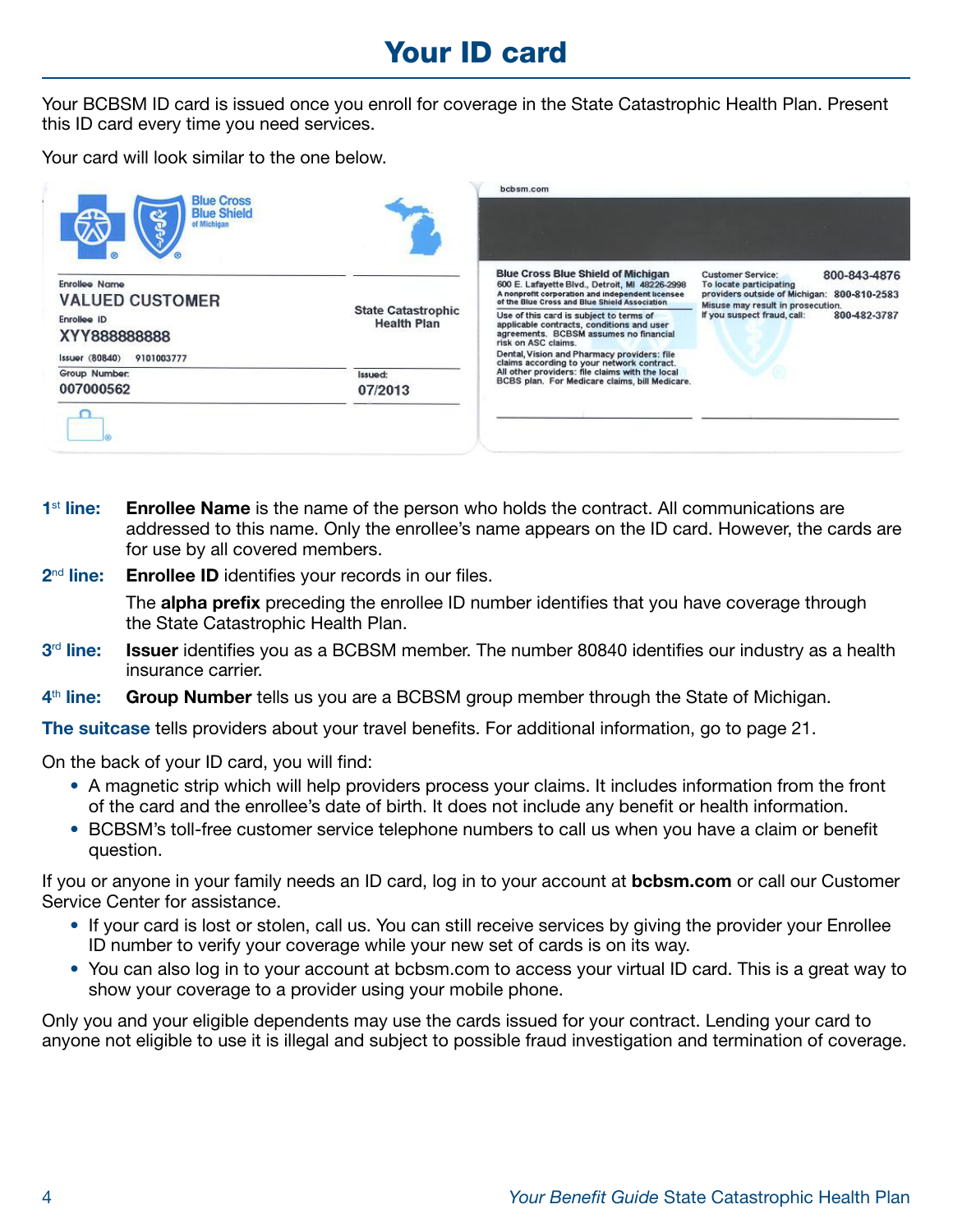## **Eligibility**

For more information about the State of Michigan's eligibility requirements for employee health insurance coverage, visit <www.michigan.gov/employeebenefits>.

## Catastrophic benefits

The State Catastrophic Health Plan provides benefits covering certain hospital, surgical and medical expenses that you or your enrolled family members may incur in connection with the treatment of an injury, disease or illness.

Under the State Catastrophic Health Plan, covered services and supplies are called benefits. The payment allowed for benefits is called the approved amount. Blue Cross Blue Shield of Michigan determines the approved amount. Applicable deductibles are deducted from the approved amount.

Benefits are payable after you have met a policy year deductible equal to one month of the subscriber's base pay (excluding overtime, hazard pay, night shift premium, on call pay, etc.). The maximum policy year deductible amount for a family is one and a half month's base pay. The benefit period runs from October 1 through September 30.

### General features

The State Catastrophic Health Plan is a hospitalization only plan.

Coverage is provided only for those excess hospital services and supplies furnished to an individual while covered, and only after the member has satisfied their individual policy deductible.

The maximum deductible for a family (two or more members) is one and a half month's base pay.

#### **Facilities**

Coverage is provided for services rendered by an accredited hospital.

#### Professional providers

Coverage is provided for services performed in the hospital setting by a laboratory technician, radiologist and other individual practitioner, including a physician who is defined under the State Catastrophic Health Plan as a person who is legally licensed in the state of practice and who is operating within the scope of his or her license or certificate and who is a:

- Doctor of Medicine (MD) including a Psychiatrist
- Doctor of Osteopathy (DO)
- Doctor of Chiropody-Podiatry (DSC or DPM)
- Dentist (DDS or DMD)
- Psychologist (PhD)
- Social Worker at the master's degree level (MSW or CSW)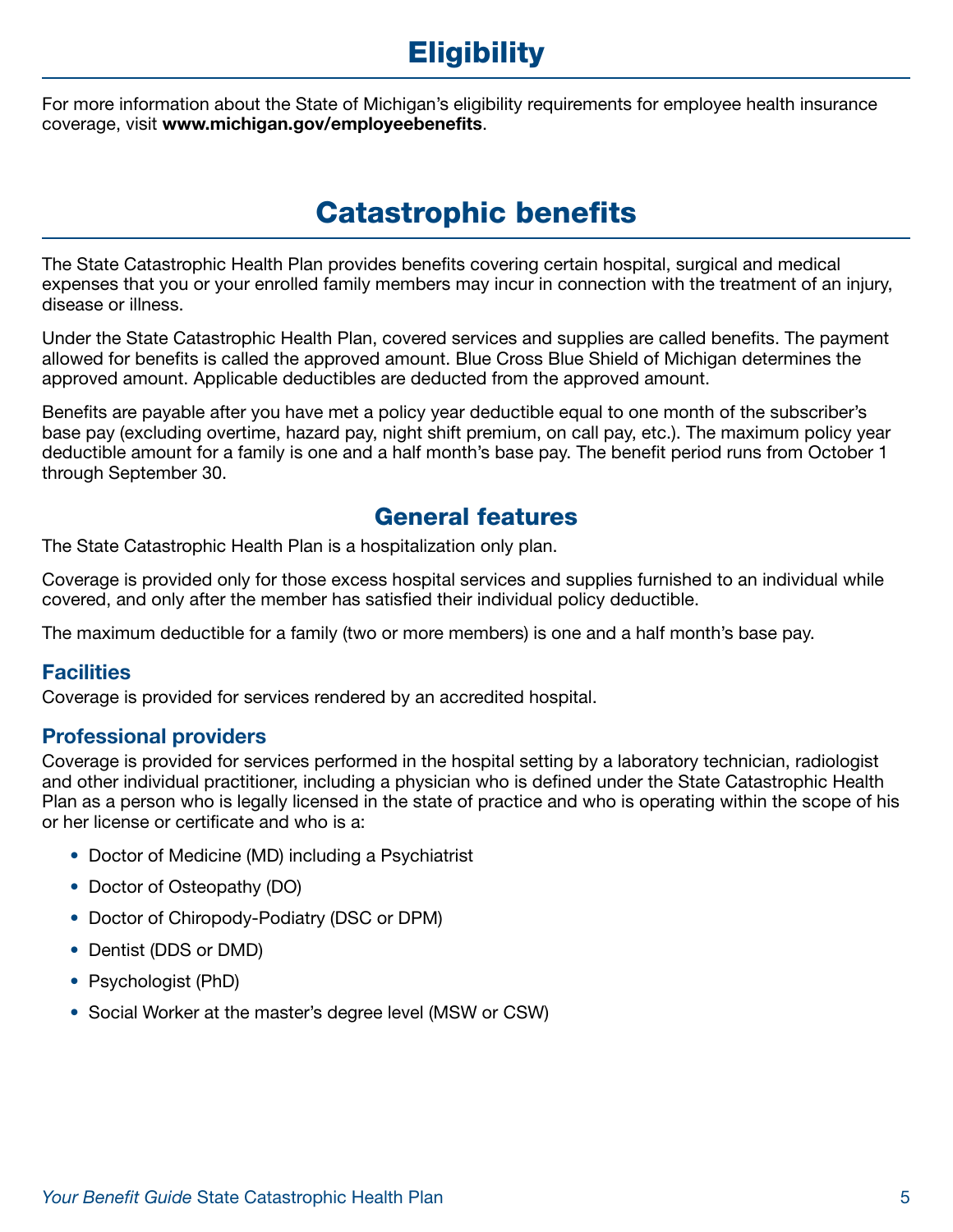### Precertification of hospital admissions (PRECERT)

This program helps you and your doctor use your benefits effectively by determining whether a hospital is the proper setting before you're admitted.

With PRECERT, your doctor requests a review by the Plan Administrator (BCBSM) at least two weeks before admitting you to a hospital for a non-emergency admission. If a two-week notice is not possible, your doctor can call for an immediate review of the requested admission.

When your doctor's request is received, BCBSM will:

- Determine if your admission is appropriate for your condition
- Determine the number of days for which benefits should be paid if the admission is approved
- Send written notice of the decision to you, your doctor and the hospital within one business day of BCBSM's receipt of all required information

Your doctor can appeal decisions by submitting an appeal request and including additional information about the need for admission. A panel of doctors  $-$  excluding the doctor who made the initial decision  $$ will review and decide on the appeal.

If a longer stay is needed once you've been admitted, the hospital and your doctor can request additional days. The extension should be requested at least 48 hours before the end of the initial length-of-stay.

Emergency admissions and maternity admissions do not require precertification. However, your physician must notify BCBSM within one working day of the admission so that a length-of-stay decision can be made.

PRECERT will not be required when you and/or your dependent are enrolled in Medicare.

PRECERT will assist you in the effective use of your benefits because you'll know, in writing, what is covered before your hospital admission. Call the toll-free BCBSM Healthline at 1-800-811-1764 for more details.

## Catastrophic hospital benefits

The State Catastrophic Health Plan covers inpatient and outpatient hospital care in accredited hospitals for each enrolled member. Coverage includes admissions for surgery and general medical conditions.

#### Inpatient hospital benefits

Inpatient hospital benefits cover up to 365 days per admission of inpatient hospital care including the following services and supplies:

- Anesthesia when administered by an employee of the hospital
- Birthing center service
- Bone marrow transplants
- Cardiac rehabilitation
- Cardiology
- CT scans
- Chemotherapy for the treatment of malignant and non-malignant disease
- Dental and related anesthesia expenses in a hospital when a concurrent hazardous health condition exists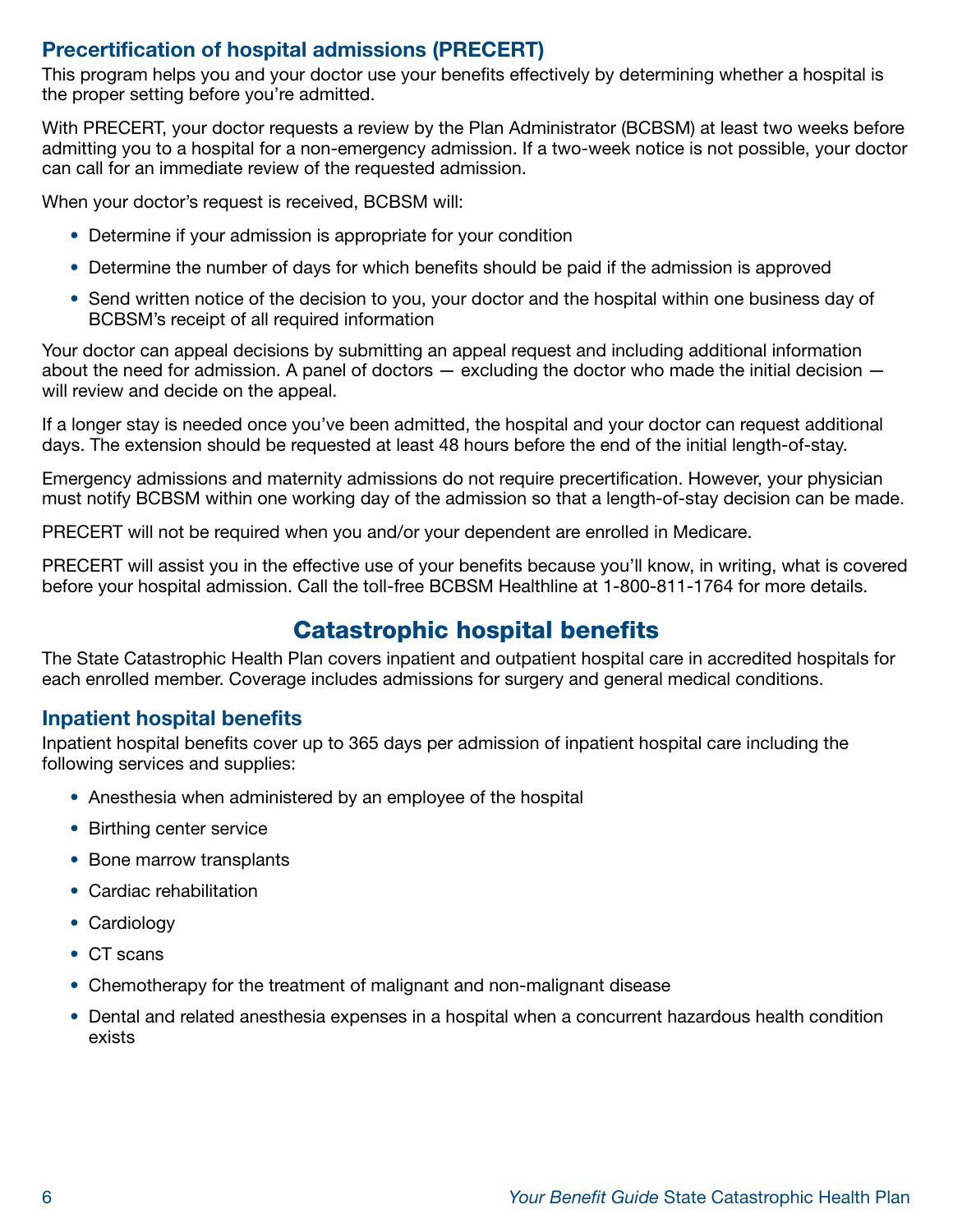- Accidental dental is covered for initial emergency treatment only. Routine restorative dental services are non-payable.
- Diagnostic and therapeutic x-rays, EKGs, cobalt isotopes, radiation therapy, CAT, PET and MRI scans
- Drugs, biologicals and solutions
- Foot care, including orthotics
- General nursing services
- Hemophilia
- Hospital-billed ambulance service charges up to the approved amount for a trip to or from the hospital
- Hyperalimentation
- Injections like tetanus shots, rabies, chemotherapy, etc. covered for trauma or payable diagnosis
- IV therapy
- Laboratory and pathology examinations
- Lithotripsy
- Meals and special diets
- MRA
- Newborn admission
- Non-experimental transplant of a human organ or body tissue

Transplants of artificial organs are not covered. This benefit also covers those hospital, surgical, laboratory and x-ray expenses incurred by the person donating an organ or tissue to you or your enrolled family member, if the donor is not covered for the procedure by any other medical plan. These donor expenses are payable to the same extent as though that person's expenses were incurred by you.

• Obstetrical services including delivery

Inpatient examinations of the newborn are a benefit when performed by a physician other than the anesthesiologist or the delivering provider.

- Oxygen and other gas therapy
- Photo therapy for the treatment of psoriasis
- Private room  $-$  covered if it meets the guidelines for medical necessity
- Prosthetics and orthotics, durable medical equipment, and medical supplies
- Respiratory and inhalation therapy
- Semi-private room
- Temporal Mandibular Jaw Joint surgery the follow-up is not covered
- Use of operating, delivery and other treatment rooms
- Veterans Affairs providers covered as the primary carrier if the condition is not payable as primary under the VA benefit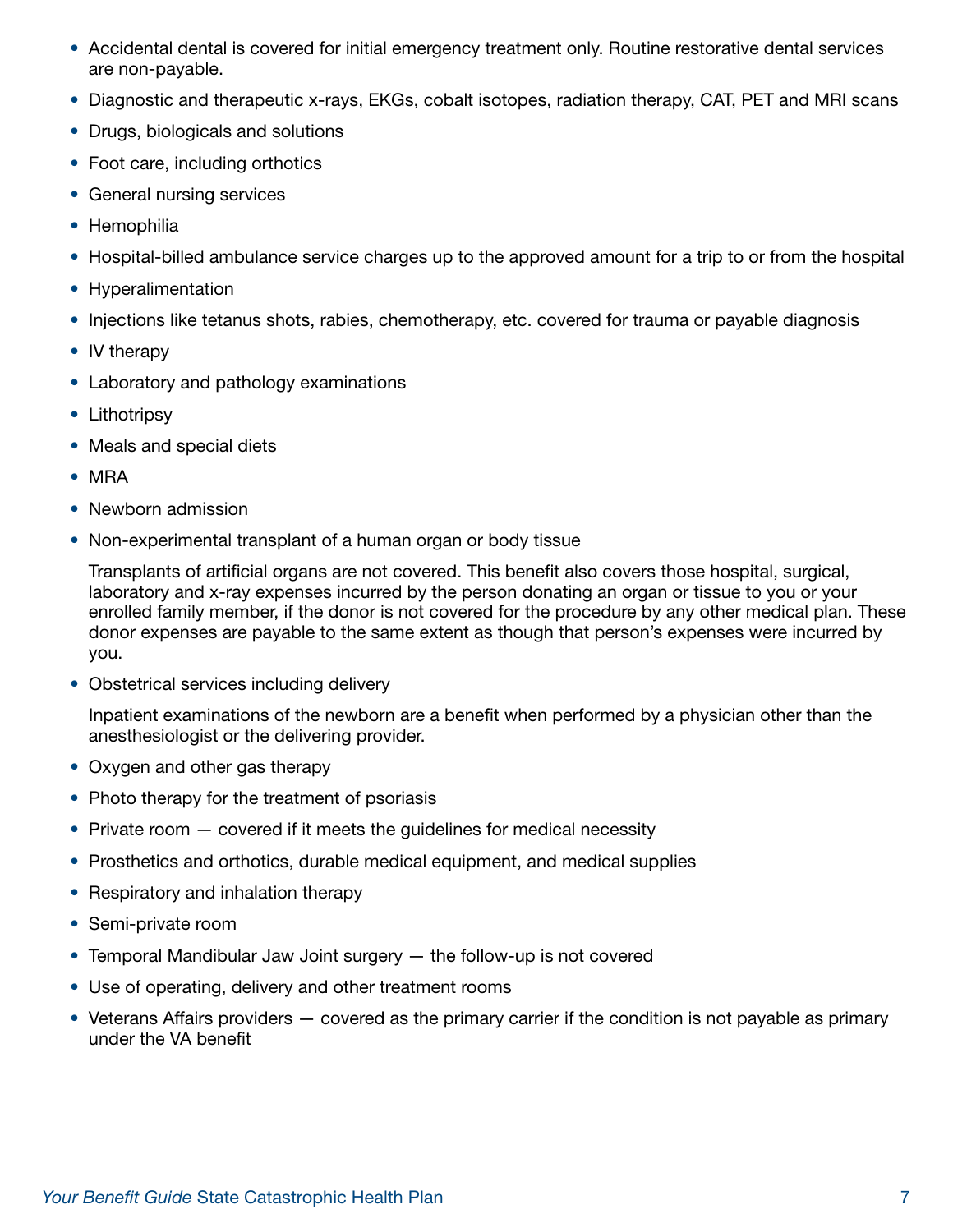### Outpatient hospital benefits

Outpatient hospital benefits cover the following services, supplies and charges:

- Anesthesia
- Cardiac rehabilitation
- Cardiology
- Chemotherapy
- CT scans
- Dental and related anesthesia expenses in a hospital when a concurrent hazardous health condition exists
- Diagnostic laboratory, x-ray and EKG services
- Drugs
- Emergency medical care The initial exam and treatment of accidental injuries or conditions in an emergency room are covered when determined by BCBSM to be medical emergencies

This includes both professional and facility services. Treatment must occur within 48 hours of the injury or 72 hours of the medical emergency.

Routine care for minor medical problems such as headaches, colds, slight fevers and back pain is not considered emergency care. Also, follow-up care is not considered emergency care.

- Foot care, including orthotics
- Hemophilia
- Hemodialysis
- Hyperbaric O2 treatments
- Hyperalimentation
- Injections, like tetanus shots, rabies, chemotherapy, etc.  $-$  covered for trauma or payable diagnosis
- IV therapy
- Lithotripsy
- Maternity services on an outpatient basis if an emergency
- MRAs, MRIs and Pet scans
- Observation beds
- Photo therapy for the treatment of psoriasis
- Preadmission testing must be performed within seven days before a scheduled hospital admission or surgery
- These tests must be medically appropriate, valid at the time of admission and must not be duplicated during the hospital stay.
- Prosthetics and orthotics, durable medical equipment and medical supplies
- Surgery
- Termination of pregnancy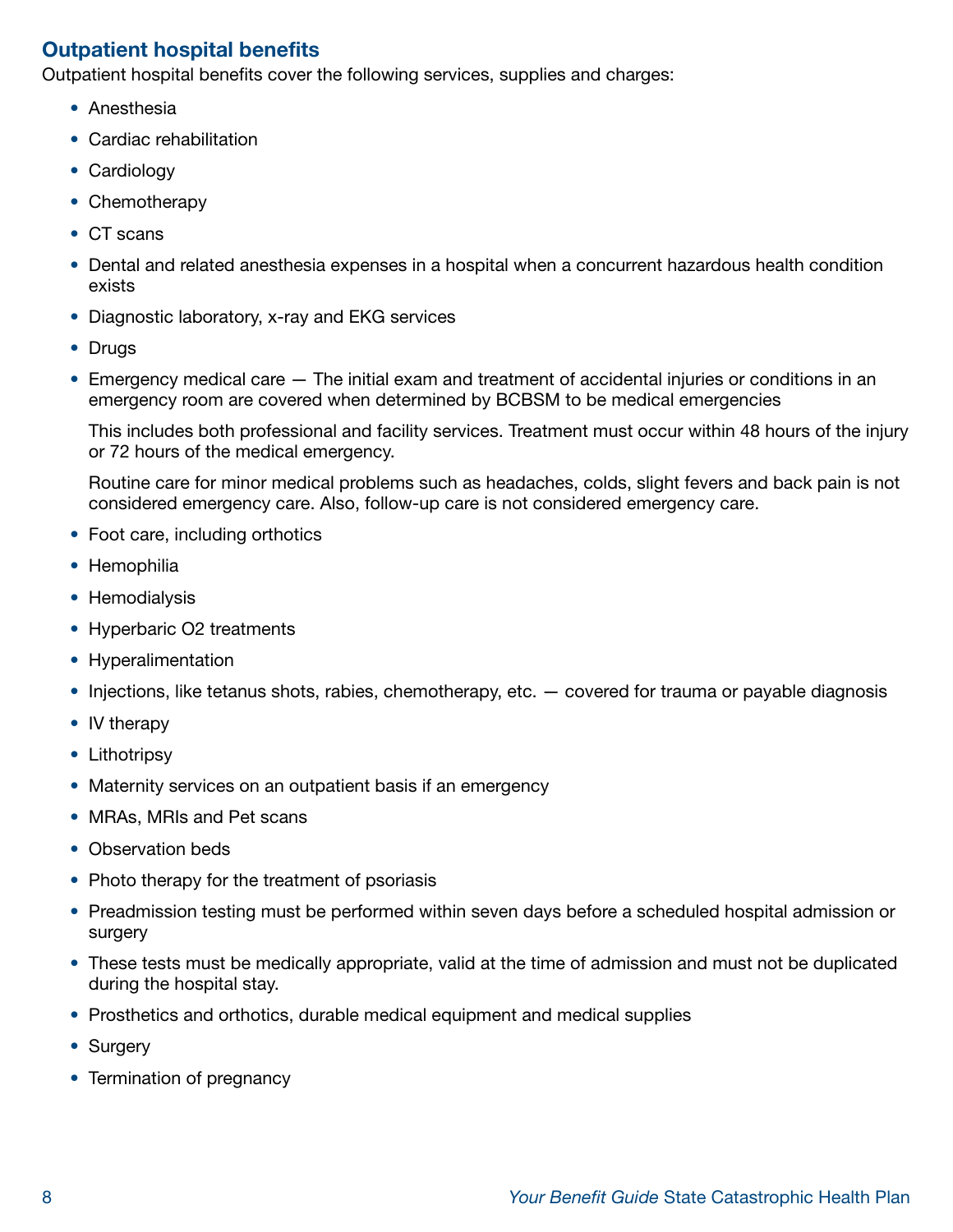#### Inpatient substance abuse treatment benefits

The amount of benefits payable for inpatient substance abuse treatment room and board charges and any miscellaneous fees depends on where these services are provided as explained below:

- Residential Care Facility charges are covered at 100 percent for the standard length of the treatment program in that facility, not exceeding the 28 day maximum.\*
- Acute Care (Hospital) Facility bed use charges are covered at 67 percent of the semi-private room and board charge and miscellaneous fees are covered 100 percent.
- Detoxification as a part of an effective treatment program is covered at 100 percent.

\* A new 28-day benefit period can be re-established after 60 days from discharge with a limit of two such admissions per calendar year.

[If your confinement is solely for the acute care treatment of a life-threatening medical complication of alcoholism or substance abuse (such as cirrhosis of the liver, delirium tremens or hepatitis), you will be covered under the "Inpatient Hospital Benefit."]

#### Medical and surgical care benefits

The following services are covered if performed in a hospital:

- Accidental dental (covered for initial emergency treatment only; routine restorative dental services are non-payable)
- Anesthesia and oxygen
- Blood (excluding storage and transportation charges)
- Cataract surgery and first lens implant(s)
- Chemotherapy
- Diagnostic and therapeutic EKG, x-ray, radium, isotope and radiation therapy
- Diagnostic laboratory and x-ray examinations including CAT and MRI scans
- Emergency care coverage provides payment for the initial examination and treatment of accidental injuries and conditions determined by BCBSM to be medical emergencies (Treatment must occur within 48 hours of the injury or 72 hours of the medical emergency. Please see the Glossary for definitions of these terms.)
- Hemodialysis
- Inpatient consultations
- Inpatient medical care
- Professional ambulance service up to a maximum of \$25 per trip
- Surgery
- Technical surgical assistance when an intern, resident or house office is not available or qualified

The State Catastrophic Health Plan covers those hospital and professional medical expenses you or your enrolled family members incur to receive a non-experimental transplant of a human or body tissue. Transplants of artificial organs are not covered.

This benefit also covers those hospital, surgical, laboratory and x-ray expenses incurred by the person donating an organ or tissue to you or your enrolled family member, if the donor is not covered for this procedure by any other medical plan. These donor expenses are payable to the same extent as though that person's expenses were incurred by you.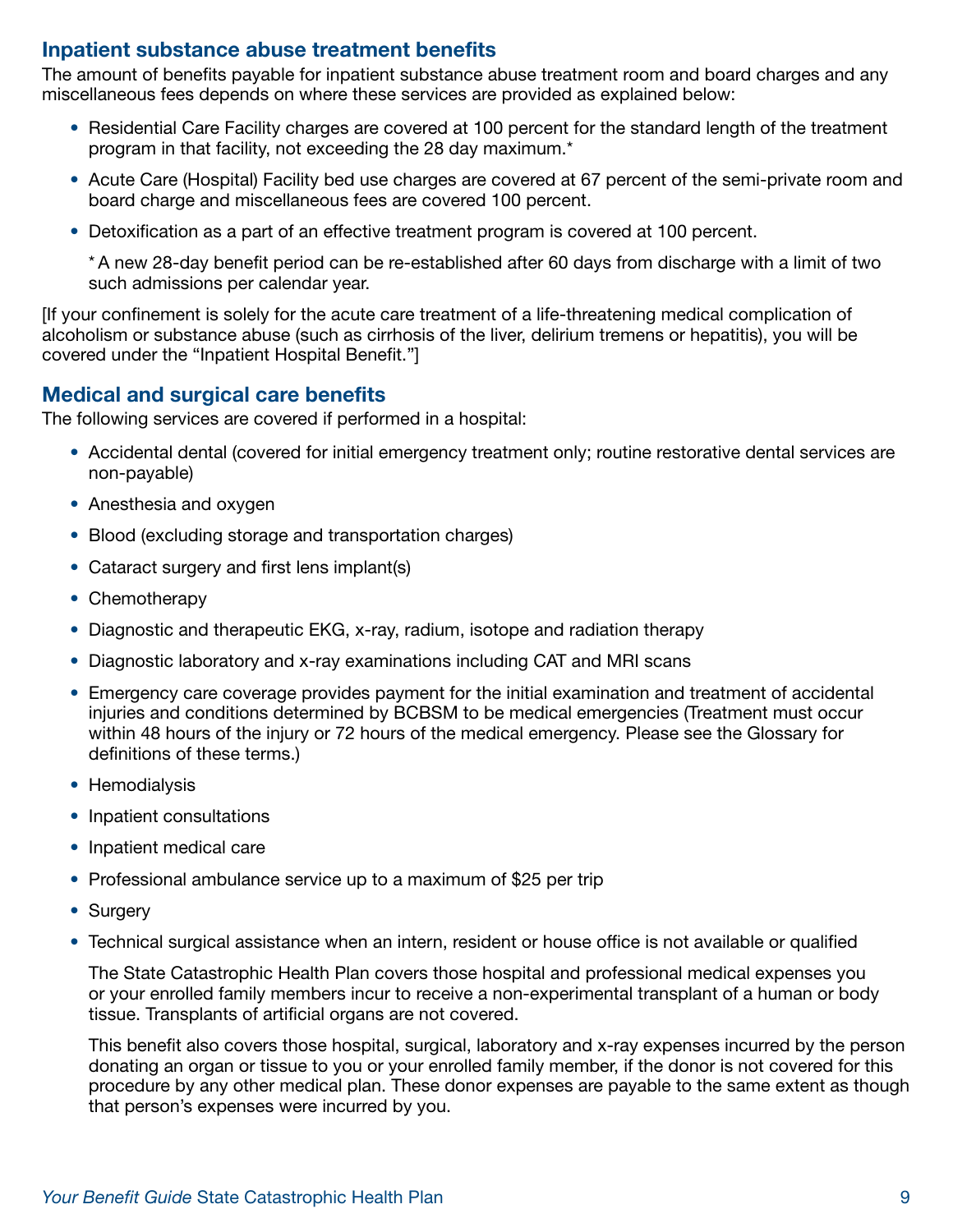## General exclusions

Unless it is specifically stated otherwise in this booklet, the State Catastrophic Health Plan will not provide benefits to cover the following services, supplies or charges:

- 1. Acupuncture
- 2. Air and water ambulance services
- 3. Allergy injections
- 4. Charges for ambulatory surgical facilities
- 5. Charges for anti-rejection drugs in a non-hospital setting
- 6. Blood storage and transportation charges
- 7. Charges that are determined to be beyond the BCBSM approved amount
- 8. Professional fee for certified nurse midwife home delivery
- 9. Charges for services rendered to improve cognition (memory, perception), concentration and or attentiveness, organizational and problem-solving skills, academic skills and impulse control or other behaviors for which behavior modification is being sought
- 10. Charges for services rendered by a Christian Science Practitioner and charges for services rendered at a Christian Science Sanitarium
- 11. Birth control
- 12. Coordinated care management
- 13. Charges for hospital and physician services for cosmetic surgery and related services except when necessary to improve and restore bodily function or to correct a deformity from disease, trauma, birth or growth defects, or prior therapeutic processes
- 14. Charges for counseling for sexual dysfunctions that are other than medical
- 15. Charges for services or supplies not specifically mentioned as covered in your plan coverage documents
- 16. CT scan or MRI if performed in a mobile unit
- 17. Charges for custodial care, rest therapy and care in nursing or rest home facilities
- 18. Services for which a charge is not customarily made
- 19. Dental surgery other than for the removal of impacted teeth or multiple extractions when the patient must be hospitalized for the surgery because a concurrent medical condition exists
- 20. Outpatient diabetes management program
- 21. Charges for diagnostic testing for infertility
- 22. Dialysis services after 30 months of ESRD treatment
- 23. Prosthetics and orthotics, durable medical equipment and medical supplies unless provided in an inpatient or outpatient setting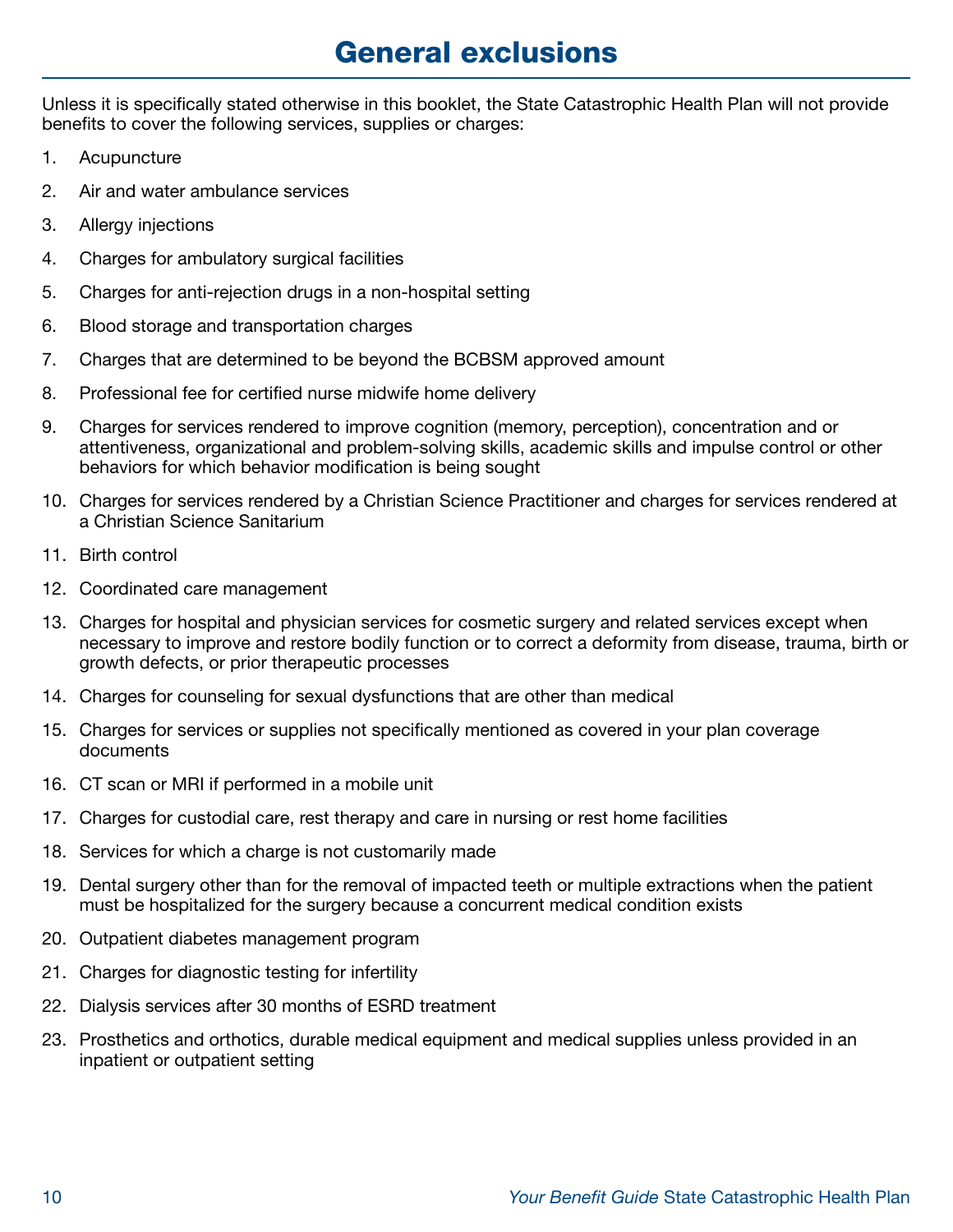- 24. Charges for a hospital admission that begins before the effective of coverage by the State Catastrophic Health Plan
- 25. Hospital admissions that begin after the coverage termination date
- 26. Medical services or supplies provided or furnished before the effective date of coverage or after the coverage termination date
- 27. Charges for services and supplies provided while a family member is not enrolled, except as may be specifically mentioned in this booklet
- 28. Charges for services or supplies that have not exceeded the required policy year deductible amount per person
- 29. Charges for services, care, devices or supplies that are considered experimental or still under clinical investigation by health professionals
- 30. Charges for or related to any eye surgery done mainly for cosmetic or recreational purposes or to correct refractive errors, except as specifically mentioned in this document
- 31. Fourth quarter carryover charges
- 32. Charges for gender reassignment or any treatment leading to (or in connection with) gender reassignment surgery
- 33. All home based services
- 34. Home health care
- 35. Hospice
- 36. Hospitalization principally for:
	- Observation
	- Diagnostic evaluation
	- Physical therapy
	- X-ray or lab tests
	- Reduction of weight by diet control (with or without medication)
	- Basal metabolism test
	- Electrocardiography
- 37. Charges for immunizations or any other preventive services and supplies, except as may be specifically mentioned in this booklet
- 38. Charges from an independent lab
- 39. Services from institutions that do not meet the definition of a hospital
- 40. Charges for in vitro fertilization, artificial insemination or embryo transfer procedures
- 41. Medically necessary services received on an inpatient basis that can be provided safely in an outpatient or office location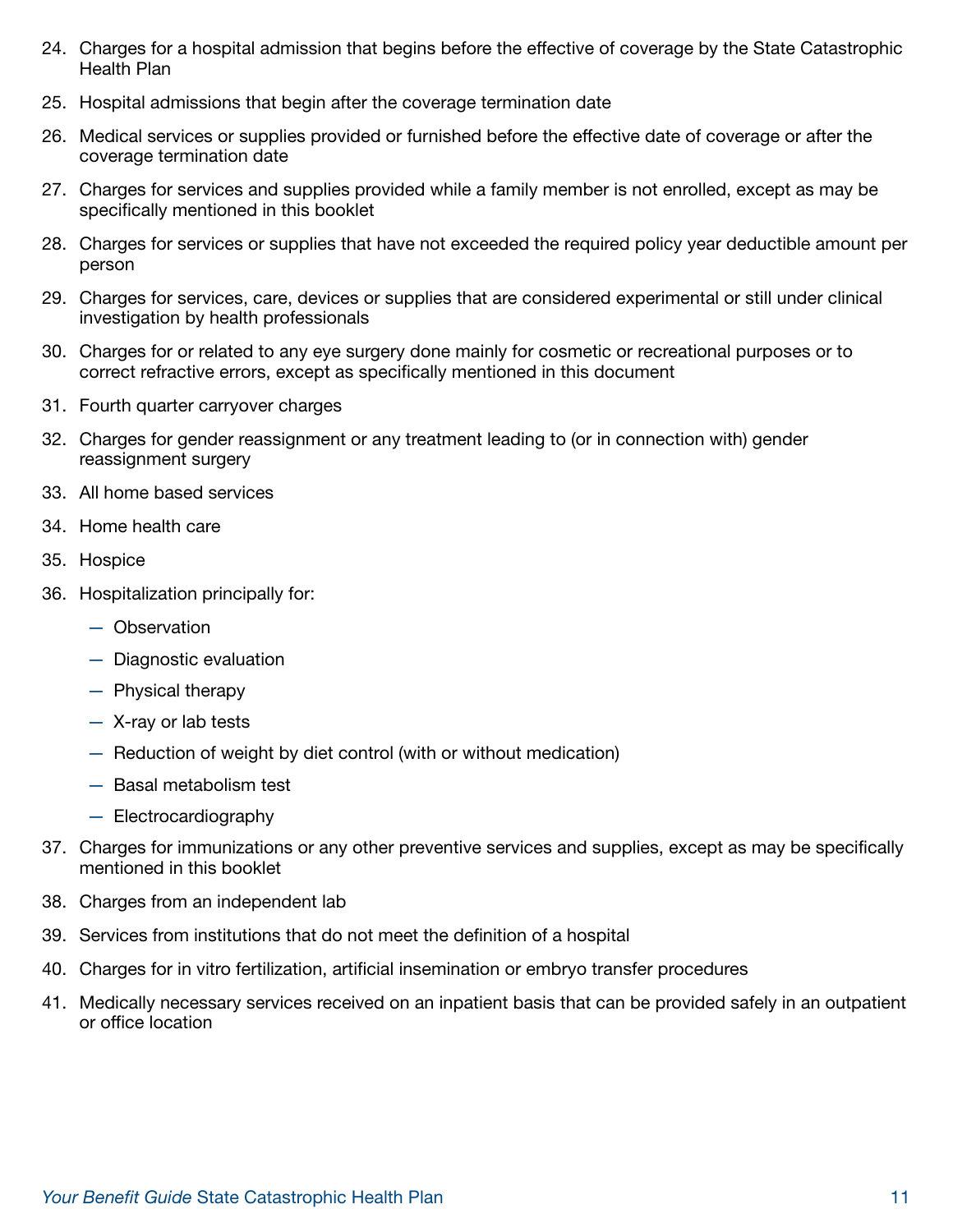- 42. Charges for mental health care
- 43. Benefits for any expenses incurred during an inpatient or outpatient hospital confinement due to a mental or nervous condition (including the treatment of alcoholism or substance abuse) after it has been determined that such a condition is not subject to a favorable modification
- 44. Charges for services and supplies that are furnished, paid for, or for which benefits are provided or required by reason of the past or present service of any member in the armed forces of a government
- 45. Care and services available at no cost to you in a veteran, marine or other federal hospital or any hospital maintained by any state or governmental agency
- 46. Treatment of a condition caused by military action or war, declared or undeclared
- 47. Care and services payable by government-sponsored health care programs, such as Medicare or TRICARE, formerly CHAMPUS, for which a member is eligible
- 48. Services and supplies that are not medically necessary according to accepted standards of medical practice
- 49. Services for which the patient is not obligated to pay or services without cost
- 50. Treatment of occupational injury or disease that the State of Michigan is obligated to furnish or otherwise fund
- 51. Office visits, office consultations and home office visits
- 52. Outpatient substance abuse services
- 53. Outpatient audiology testing
- 54. Outpatient clinic fees
- 55. Charges for services and supplies received by members or their dependents outside of the United States, except in the case of temporary absence due to travel
- 56. Charges for patient education, whether or not such services are provided in a physician's office or facility that also provides medical, psychiatric or rehabilitation services
- 57. Charges for services or supplies for personal comfort or convenience or personal hygiene, including charges for telephone, radio, television, barber or beauty service
- 58. Charges for physical therapy in a freestanding facility or office setting
- 59. Private duty nursing
- 60. Charges for private hospital rooms in excess of a semi-private rate for room and board, except as specifically mentioned in this document.
- 61. Separate charges for the professional services of a resident physician, intern or other employee of a hospital whether made by the individual or by the hospital (Such charges are already a part of the hospital's billed facility charge.)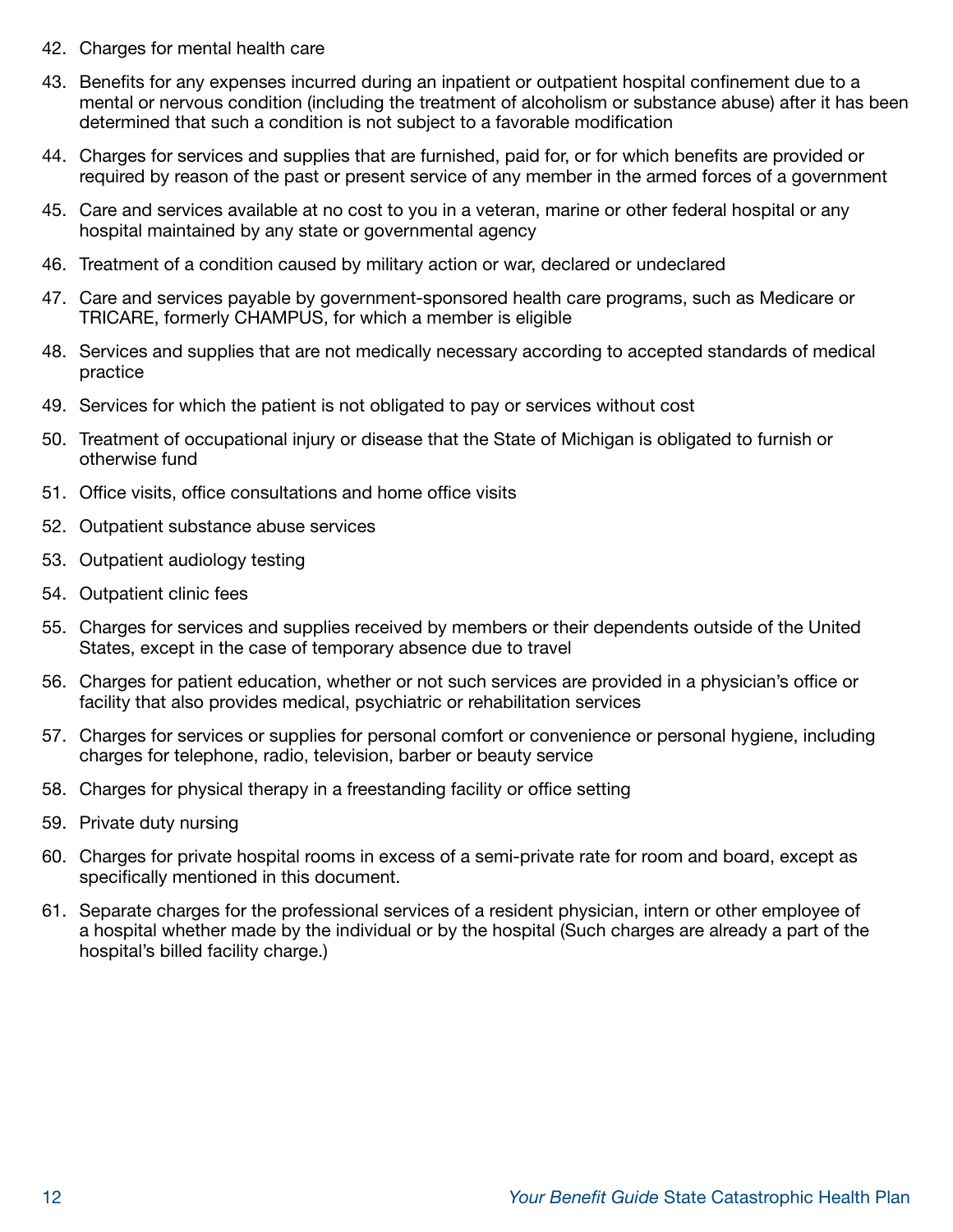- 62. Charges for psychiatric treatment of mental deficiency or retardation except services necessary to diagnose and evaluate the mental deficiency or retardation
- 63. Charges for services or supplies not recommended, approved or performed by, or upon the direction of persons who are not legally qualified or licensed to provide such services
- 64. Charges for research services
- 65. Outpatient or office respiratory therapy
- 66. Charges for the reversal of a voluntary sterilization procedure
- 67. Routine hospital outpatient care requiring repeated visits for the treatment of chronic conditions
- 68. Charges for services that are for screening procedures, routine (not diagnostic or treatment) purposes including routine periodic physical, premarital examination or similar examinations or tests not required in, and directly related to the diagnosis of an illness or injury, vision or dental examinations, except as may be specifically mentioned in this booklet
- 69. Charges for skilled nursing care
- 70. Charges for sleep studies in an outpatient facility
- 71. Charges for Specified Oncological Clinical Trials (SOCT)
- 72. Charges for telephone consultations, missed appointments and psychotherapy training
- 73. Treatment of Temporomandibular Joint Syndrome and related jaw-joint problems by any method other than as specified in this benefit book
- 74. Charges for an organ or tissue transplant procedure if you or your family member is the donor if the recipient is not also covered under the State Catastrophic Health Plan or other State Health Plan for a State of Michigan member
- 75. Charges for travel, meals and lodging for covered transplants
- 76. Transportation and travel except as specified in this benefit book
- 77. Charges for voluntary sterilization even if performed in-patient following delivery
- 78. Weight loss (other than surgery) facility fees
- 79. Charges for any services or supplies relating to any injury, illness or disease that are work or employment related and for which Worker's Compensation payments are being made

This list of exclusions is not meant to be all-inclusive.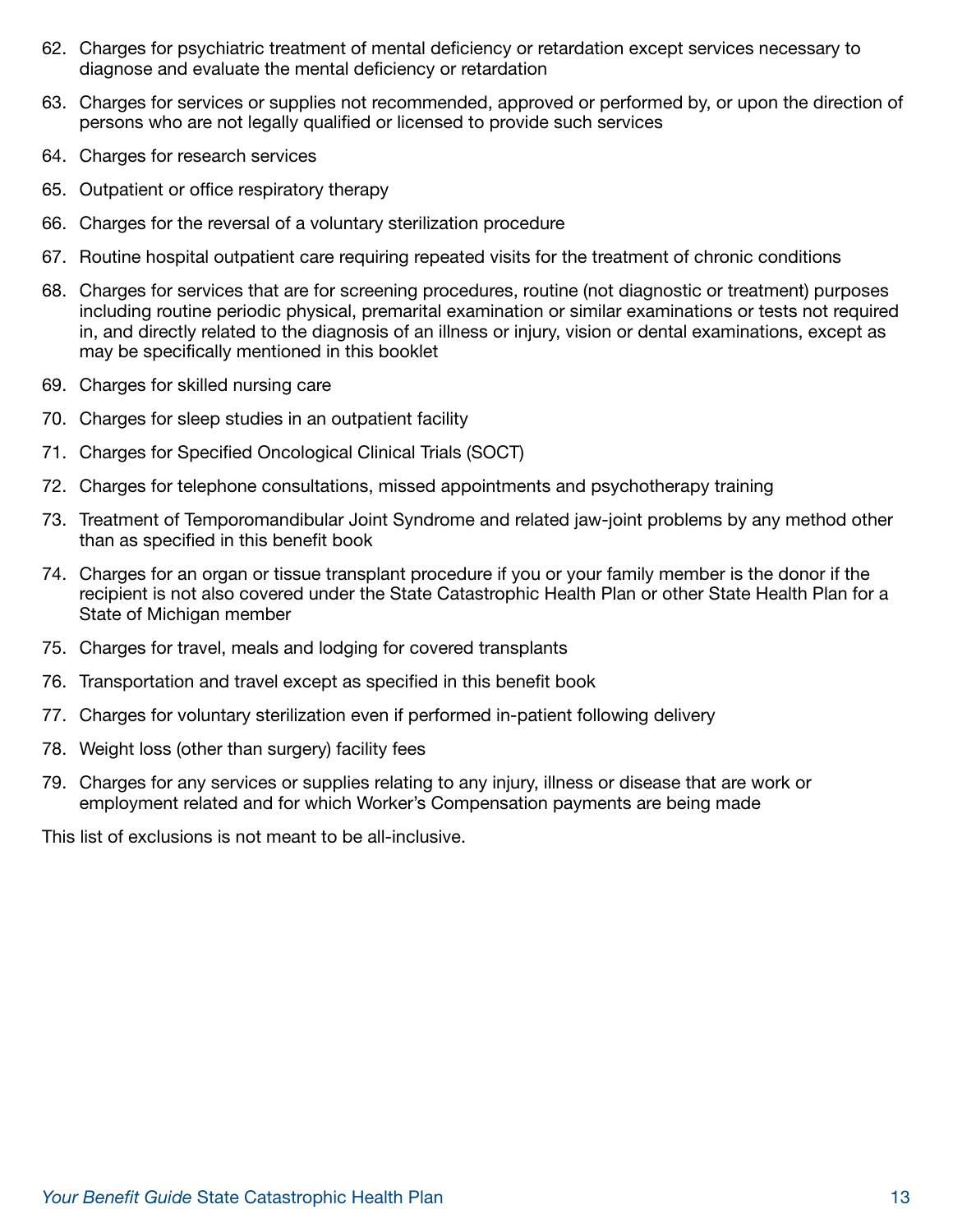## Coordination of benefits

Coordination of benefits (COB) is the process group health care plans and insurance carriers use to manage benefits when members are covered by more than one plan. Under COB, group health care plans and insurance carriers work together to make sure members receive the maximum benefits available under their plans. Your State Catastrophic Health Plan requires that your benefit payments are coordinated with those from any other group plan for services that may be payable under both plans.

COB ensures that the level of payment, when added to the benefits payable under another group plan, will cover up to 100 percent of the eligible expenses as determined between the group health care plans. In other words, COB can reduce or eliminate out-of-pocket expenses for you and your family. COB also makes sure that the combined payments of all coverage will not exceed the approved cost for care.

## How COB works

When a patient has double coverage, BCBSM determines who should pay before processing the claim. If the State Catastrophic Health Plan is primary, then full benefits under the plan will be paid. If the State Catastrophic Health Plan is secondary, payment towards the balance of the cost of covered services — up to the total allowable amount determined by both group plans — will be paid.

These are the guidelines used to determine which plan pays first:

- If a group health plan does not have a coordination of benefits provision, that plan is primary.
- If husband and wife have their own coverage, the husband's health coverage is primary when he receives services and the wife's coverage is primary when she receives services.
- If a child is covered under both the mother's and the father's plan, the plan of the parent (or legal guardian) whose birthday is earlier in the year is primary. If the child's parents are divorced, benefits will be paid according to any court decree. If no such decree exists, benefits are determined in the following order unless a court order places financial responsibility on one parent:
	- 1. Custodial parent
	- 2. Stepparent (if remarried)
	- 3. Noncustodial parent
	- 4. Noncustodial stepparent (if remarried)

If the primary plan cannot be determined by using the guidelines above, then the plan covering the child the longest is primary.

### Processing your COB claims

When we receive your claim, we determine which plan is primary. Then we process your claim as follows:

- If the State Catastrophic Health Plan is primary, BCBSM will pay for covered services up to the maximum amount allowed under your benefit plan, less any deductible or copays.
- If the other health plan is primary, BCBSM will return the claim to your provider, indicating that the State Catastrophic Health Plan is not primary, so your provider can bill the other group health plan. We will also send you an Explanation of Benefit Payments that tells you we have billed another carrier.
- If BCBSM is both primary and secondary, we will process your claim first under the primary plan, and then automatically process the same claim under the secondary plan.
- If BCBSM is secondary and the primary plan has already paid, either you or your provider can submit a claim to us for consideration of any balances.

Be sure to include the EOBP form you received from your primary plan. Please make copies of all forms and receipts for your files.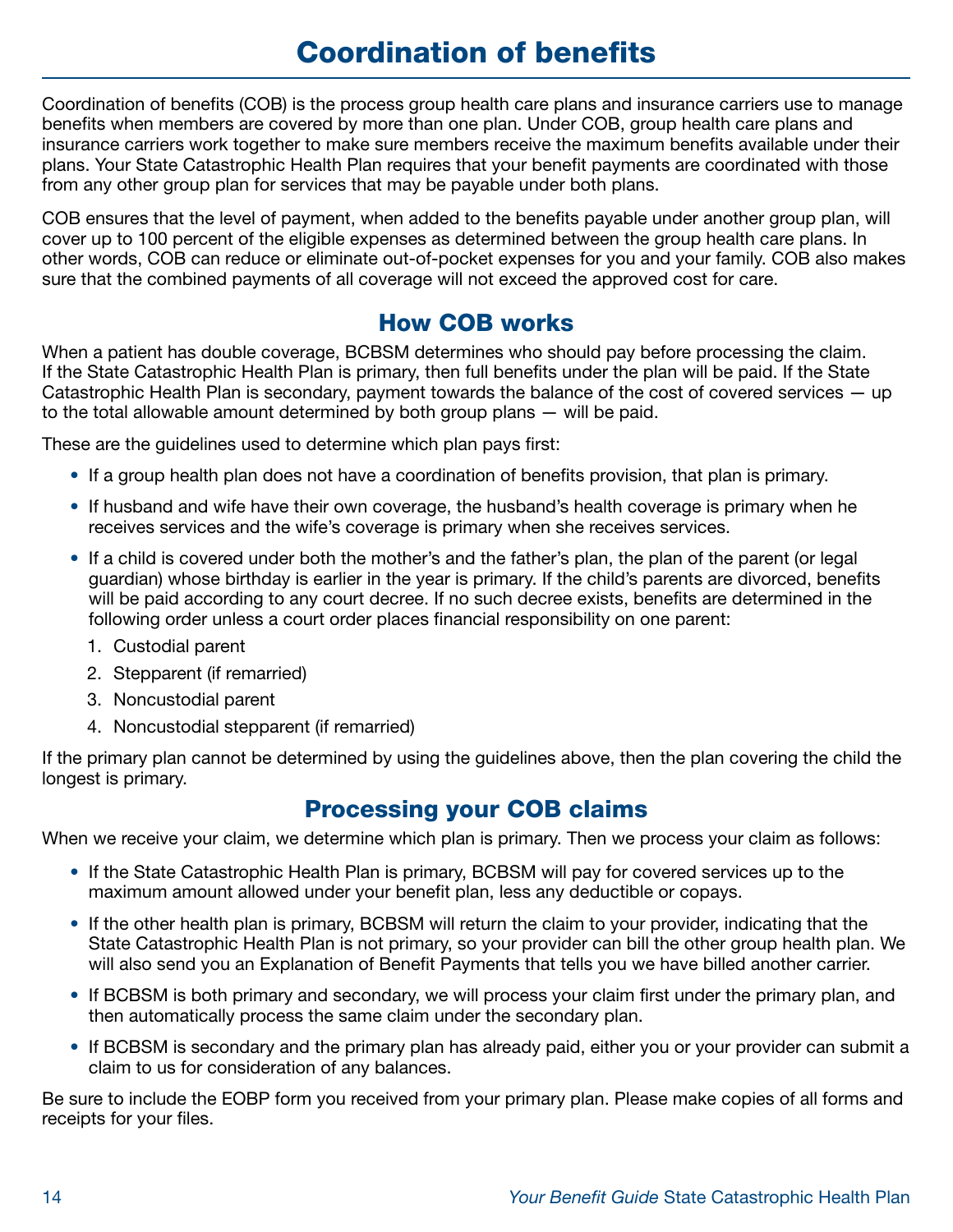## Keeping your COB information updated

After enrollment, we will periodically send you a COB questionnaire to update your coverage information. Please complete and return this questionnaire so we can continue processing your claims without delay.

## **Subrogation**

Occasionally, another person, insurance company or organization may be legally obligated to pay for health care services that we have paid. When that happens:

- Your right to recover payment from them is transferred to BCBSM
- You're required to do whatever is necessary to help BCBSM enforce their right of recovery

If you receive money through a lawsuit, settlement or other means for services paid under your coverage, you must reimburse BCBSM. However, this does not apply if the funds you receive are from additional health coverage you purchased in your name from another insurance company.

## Filing claims

When you use your benefits, a claim must be filed before payment can be made. Blues participating providers should automatically file all claims for you. All you need to do is show your BCBSM ID card.

However, if you receive services from nonparticipating providers, they may or may not file a claim for you.

To file your own claim, follow these steps:

- 1. Ask your provider for an itemized statement with the following information:
	- Patient's name and birth date
	- Subscriber's name, address, phone number and contract number (from your BCBSM ID card)
	- Provider's name, address, phone number and federal tax ID number
	- Date and description of services
	- Diagnosis (nature of illness or injury) and procedure code
	- Admission and discharge dates for hospitalization
	- Charge for each service
- 2. Include a copy of the Explanation of Benefit Payments from your primary insurer.
- 3. Make a copy of all items for your file. You'll also need to complete a claim form. To obtain a form, call the BCBSM Customer Service Center at 1-800-843-4876.
- 4. Mail the claim form and itemized statement to the BCBSM Customer Service Center at: State of Michigan Customer Service Center Blue Cross Blue Shield of Michigan 232 S. Capitol Avenue, Mail Code L04A Lansing, MI 48933-1504

#### Please file claims promptly because most services have a filing limitation.

You'll receive payment directly from BCBSM. The check will be in the subscriber's name and not the patient's name.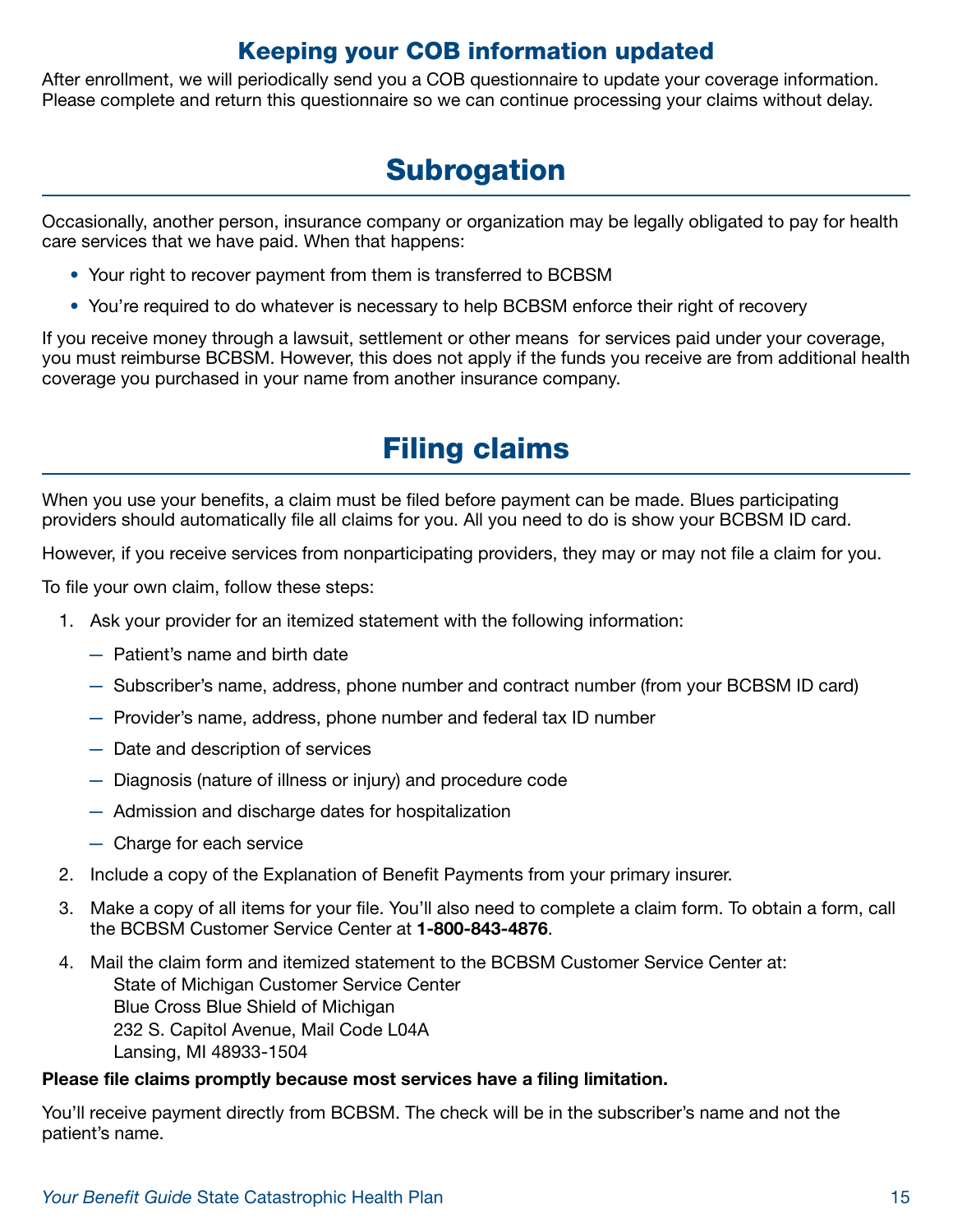## Your right to file an internal grievance

Most questions or concerns about how we processed your claim or request for benefits can be resolved through a phone call to the BCBSM Customer Service Center. However, Michigan Public Act 350, as amended by Public Act 516 of 1996 and Public Act 250 of 2000, protects you by providing an internal grievance procedure, including a managerial-level conference, if you believe we have violated Section 402 or 403 of Public Act 350. You will find the specific provisions of those two parts of the Act at the end of this section.

## Internal grievances

#### Standard internal grievance procedure

Under the standard internal grievance procedure, we must provide you with our final written determination within 35 calendar days of our receipt of your written grievance. However, that time frame may be suspended for any amount of time you are permitted to take to file your grievance, and for a period of up to 10 days if we have not received information we have requested from a health care provider — for example your doctor or hospital. The standard internal grievance procedure is as follows:

• You or your authorized representative must send us a written statement explaining why you disagree with our determination on your request for benefits or payment.

Mail your written grievance to the address found in the top right hand corner of the first page of your Explanation of Benefits Payments statement or to the address contained in the letter we send you to notify you that we have not approved a benefit or service you are requesting.

We will respond to your grievance in writing. If you agree with our response, it becomes our final determination and the grievance ends.

• If you disagree with our response to your grievance, you may then request a managerial-level conference. You must request the conference in writing.

Mail your request to: Conference Coordination Unit Blue Cross Blue Shield of Michigan P.O. Box 2459 Detroit, MI 48231-2459

You can ask that the conference be conducted in person or over the telephone. If in person, the conference can be held at our headquarters in Detroit or at a local customer service center. Our written proposed resolution will be our final determination regarding your grievance.

• In addition to the information found above, you should also know:

You may authorize in writing another person including, but not limited to, a physician to act on your behalf at any stage in the standard internal grievance procedure.

Although we have 35 days within which to give you our final determination, you have the right to allow us additional time if you wish. You may obtain copies of information relating to our denial, reduction or termination of coverage for a health care service for a reasonable copying charge.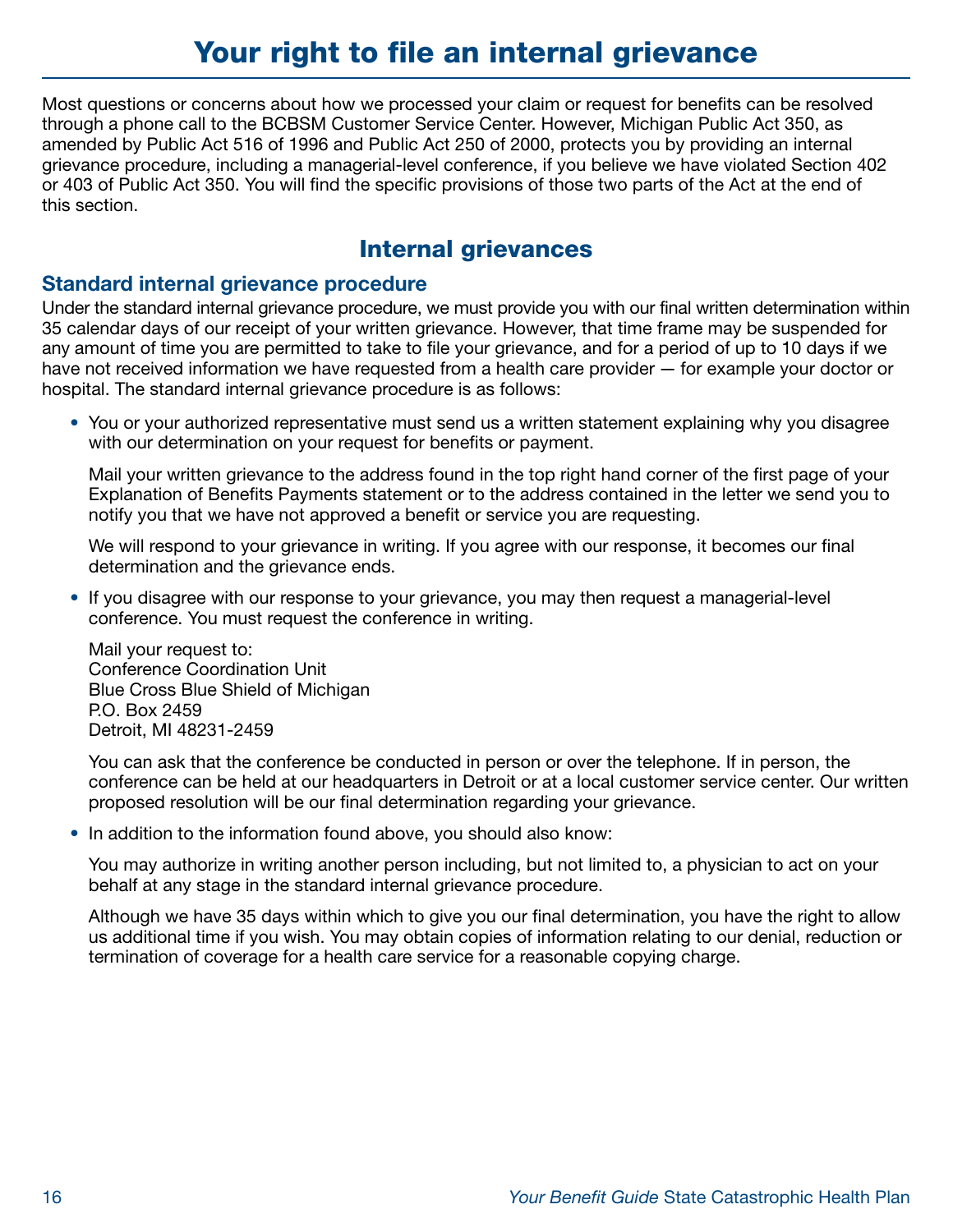### Expedited internal grievance procedure

If a physician substantiates orally or in writing that adhering to the time frame for the standard internal grievance would seriously jeopardize your life or health, or would jeopardize your ability to regain maximum function, you may file a request for an expedited internal grievance. You may file a request for an expedited internal grievance only when you think that we have wrongfully denied, terminated or reduced coverage for a health care service prior to your having received that health care service or if you believe we have failed to respond in a timely manner to a request for benefits or payment.

The procedure is as follows:

• You may submit your expedited internal grievance request by telephone. The required physician's substantiation that your condition qualifies for an expedited grievance can also be submitted by telephone.

#### Call the expedited grievance hot line: 313-225-6800.

We must provide you with our decision within 72 hours of receiving both your grievance and the physician's substantiation.

- In addition to the information found above, you should also know:
	- You may authorize in writing another person including, but not limited to, a physician to act on your behalf at any stage in the expedited internal grievance procedure.
	- If our decision is communicated to you orally, we must provide you with written confirmation within two business days.

### External review

#### Standard external review

If you complete our standard internal grievance procedure and disagree with our final determination, or if we fail to provide you with our final determination within 35 days from the date we receive your written grievance, you may request an external review from the commissioner. You must do so within 60 days of the date you received either our final determination or the date our final determination was due. Mail your request for a standard external review, including the required forms that we will supply to you, to:

Department of Insurance and Financial Services Appeals Section Health Plans Division P.O. Box 30220 Lansing, MI 48909-7720

If your request for external review concerns a medical issue and is otherwise found to be appropriate for external review, the commissioner will assign an independent review organization, consisting of independent clinical peer reviewers, to conduct the external review. You will have an opportunity to provide additional information to the commissioner within seven days after you submit your request for external review.

The assigned independent review organization will recommend within 14 days whether the commissioner should uphold or reverse our determination. The commissioner must decide within seven business days whether or not to accept the recommendation. The commissioner's decision is the final administrative remedy.

If your request for external review is related to non-medical contractual issues and is otherwise found to be appropriate for external review, the commissioner's staff will conduct the external review. The commissioner's staff will recommend whether the commissioner should uphold or reverse our determination. The commissioner will notify you of the decision and it will be your final administrative remedy.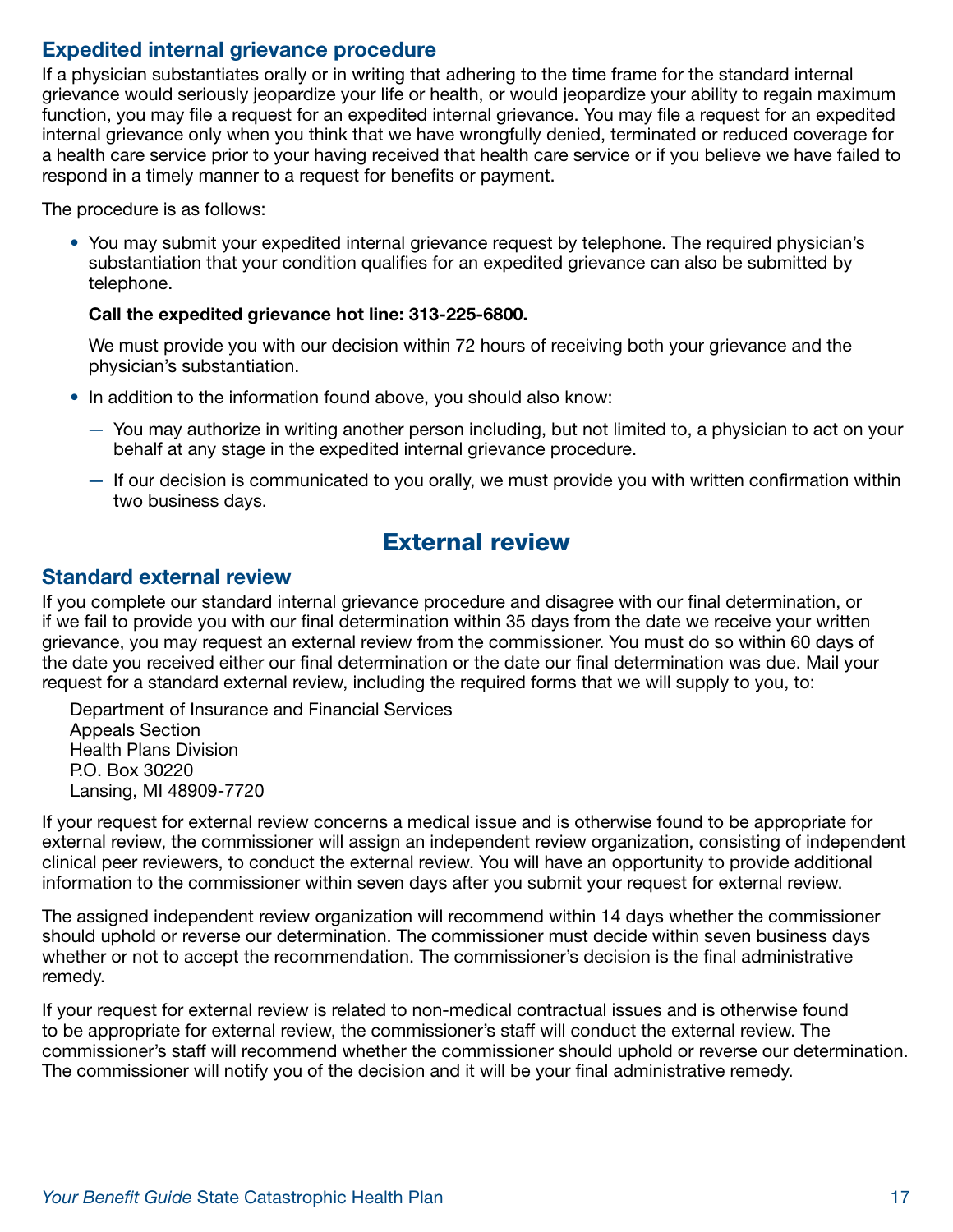### Expedited external review

Once you have filed a request for an expedited internal grievance, you may also request an expedited external review from the commissioner before you receive our determination. A physician must substantiate orally or in writing that you have a medical condition for which the time frame for completion of an expedited internal grievance would seriously jeopardize your life or health or would jeopardize your ability to regain maximum function. You may file a request for an expedited external review only when you think that we have wrongfully denied, terminated or reduced coverage for a health care service prior to your having received that health care service. You must make your request within 10 days of your receipt of our adverse determination, and you may do so in writing or by telephone.

If in writing, mail your request to:

Department of Insurance and Financial Services Appeals Section Health Plans Division P.O. Box 30220 Lansing, MI 48909-7720

If by telephone, call toll-free number: 1-877-999-6442.

Immediately after receiving your request, the commissioner will decide if it is appropriate for external review and assign an independent review organization to conduct the expedited external review. If the independent review organization decides that you do not have to first complete the expedited internal grievance procedure, it will review your request and recommend within 36 hours whether the commissioner should uphold or reverse our determination. The commissioner must decide within 24 hours whether or not to accept the recommendation. The commissioner's decision is your final administrative remedy.

## Sections 402 and 403 of Public Act 350

#### What we may not do

The sections below provide the exact language in the law.

Section 402(1) provides that we may not do any of the following:

- Misrepresent pertinent facts or certificate provisions relating to coverage
- Fail to acknowledge promptly or to act reasonably and promptly upon communications with respect to a claim arising under a certificate
- Fail to adopt and implement reasonable standards for the prompt investigation of a claim arising under a certificate
- Refuse to pay claims without conducting a reasonable investigation based upon the available information
- Fail to affirm or deny coverage of a claim within a reasonable time after a claim has been received
- Fail to attempt in good faith to make a prompt, fair and equitable settlement of a claim for which liability has become reasonably clear
- Compel members to institute litigation to recover amounts due under a certificate by offering substantially less than the amounts due
- Attempt to settle a claim for less than the amount which a reasonable person would believe was due under a certificate, by making reference to written or printed advertising material accompanying or made part of an application for coverage
- Make known to the member administrative hearing decisions in favor of members for the purpose of compelling a member to accept a settlement or compromise in a claim
- Attempt to settle a claim on the basis of an application that was altered without notice to, knowledge or consent of the subscriber under whose certificate the claim is being made
- Delay the investigation or payment of a claim by requiring a member or the provider of health care services to the member, to submit a preliminary claim and then requiring subsequent submission of a formal claim, seeking solely the duplication of verification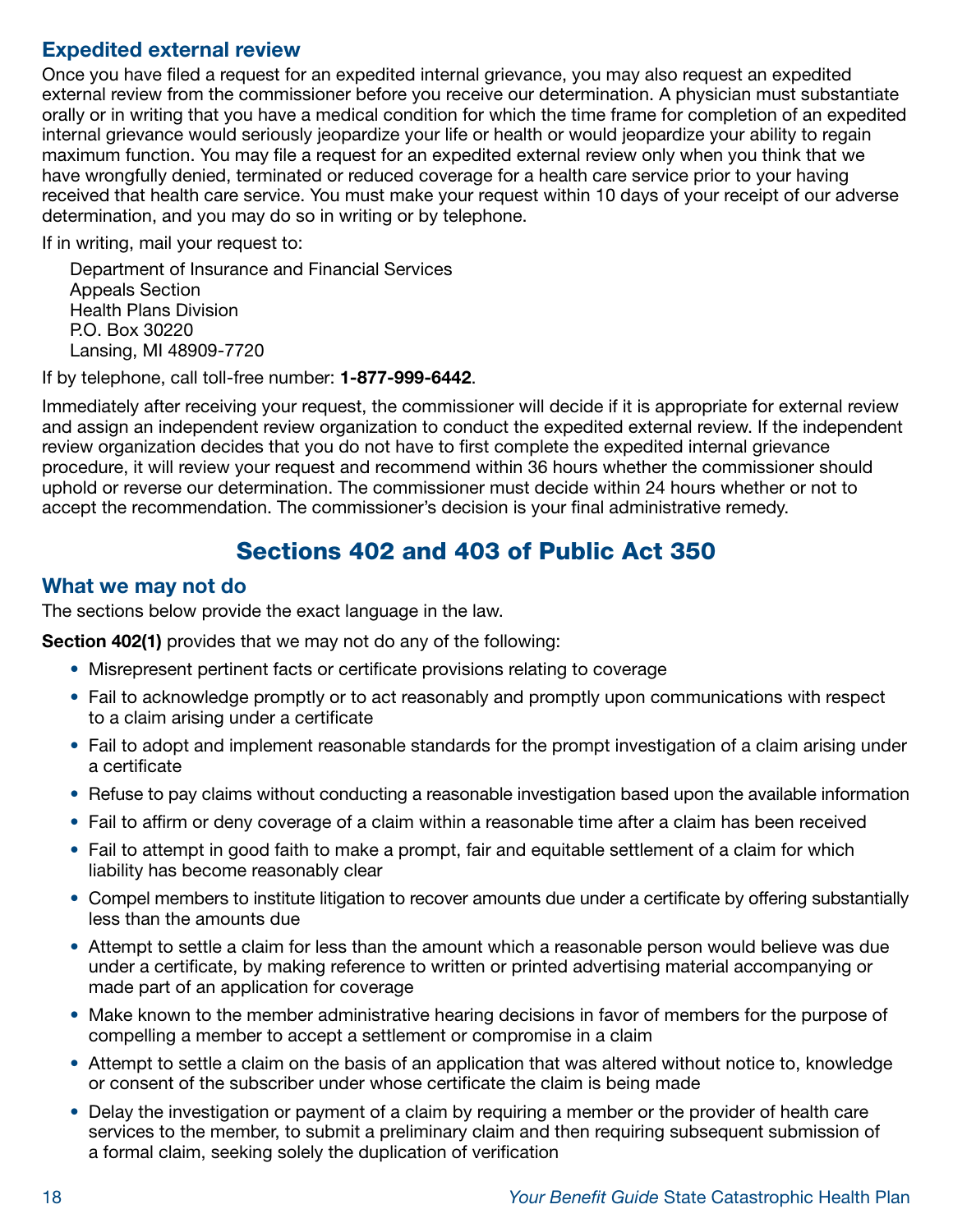- Fail to provide promptly a reasonable explanation of the basis for a denial of a claim or for the offer of a compromise settlement
- Fail to promptly settle a claim where liability has become reasonably clear under one portion of the certificate in order to influence a settlement under another portion of the certificate

Section 402(2) provides that there are certain things that we cannot do to induce you to contract with us for the provision of health care benefits, or to induce you to lapse, forfeit or surrender a certificate issued by us or to induce you to secure or terminate coverage with another insurer, health maintenance organization or other person.

The things we cannot do under this section are:

- Issue or deliver to a person money or other valuable consideration
- Offer to make or make an agreement relating to a certificate other than as plainly expressed in the certificate
- Offer to give or pay, directly or indirectly, a rebate or part of a premium, or an advantage with respect to the furnishing of health care benefits or administrative or other services offered by the corporation except as reflected in the rate and expressly provided in the certificate
- Make, issue or circulate, or cause to be made, issued or circulated, any estimate, illustration, circular or statement misrepresenting the terms of a certificate or contract for administrative or other services, the benefits there under, or the true nature thereof
- Make a misrepresentation or incomplete comparison, whether oral or written, between certificates of the corporation or between certificates or contracts of the corporation and another health care corporation, health maintenance organization or other person

#### What we must do

Section 403 provides that we must, on a timely basis, pay to you or a participating provider benefits as are entitled and provided under the applicable certificate. When not paid on a timely basis, benefits payable to you will bear simple interest from a date 60 days after we have received a satisfactory claim form at a rate of 12 percent interest per year. The interest will be paid in addition to the claim at the time of payment of the claim.

We must specify in writing the materials which constitute a satisfactory claim form no later than 30 days after receipt of a claim, unless the claim is settled within 30 days. If a claim form is not supplied as to the entire claim, the amount supported by the claim form will be considered to be paid on a timely basis if paid within 60 days after we receive the claim form.

#### Disclosure required by the Patient Protection Act

Upon enrollment, we must provide subscribers, in plain English, a written description of the terms and conditions of Blue Cross Blue Shield of Michigan's certificate. The form must list all information that is available to the member upon request.

The following information is available to you by calling or writing Blue Cross Blue Shield of Michigan customer service at the number or address listed on page 2 of this book. You can request:

- A description of the current provider network in your service area
- A description of the professional credentials of participating health professionals
- The licensing verification telephone number for the Michigan Department of Consumer and Industry Services
- A description of any prior authorization requirements and any limitations, restrictions or exclusions
- A description of the financial relationships between the Blue Cross Blue Shield of Michigan managed care areas and any closed provider network

We require that your request for information be submitted to Blue Cross Blue Shield of Michigan in writing.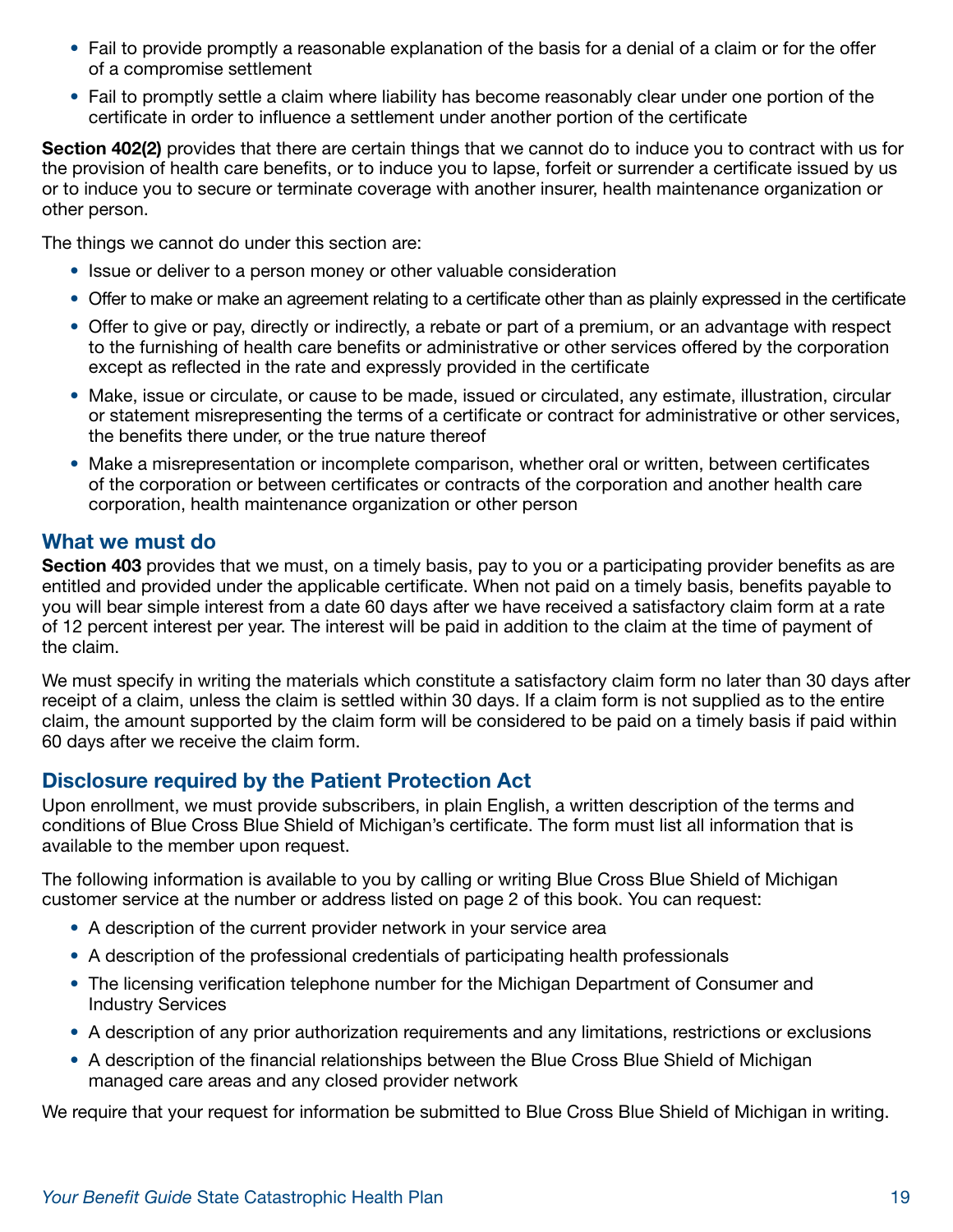## Appeals to Civil Service Commission

If you have exhausted the internal grievance procedures with BCBSM, you may appeal a denial by BCBSM to the Employee Benefit Division of the Civil Service Commission. The complaint must be received within 14 calendar days after the date that the final internal decision of BCBSM was issued. Additional information on appeals can be found in Civil Service Regulation 5.18, Complaints About Benefits, which is available in the Rules and Regulations section of the Michigan Civil Service Commission Web site ([http://www.michigan.gov/documents/mdcs/SPDOC13-09a\\_434763\\_7.pdf](http://www.michigan.gov/documents/mdcs/SPDOC13-09a_434763_7.pdf)). Appeals are sent to:

Employee Benefits Division P. O. Box 30002 Lansing, MI 48909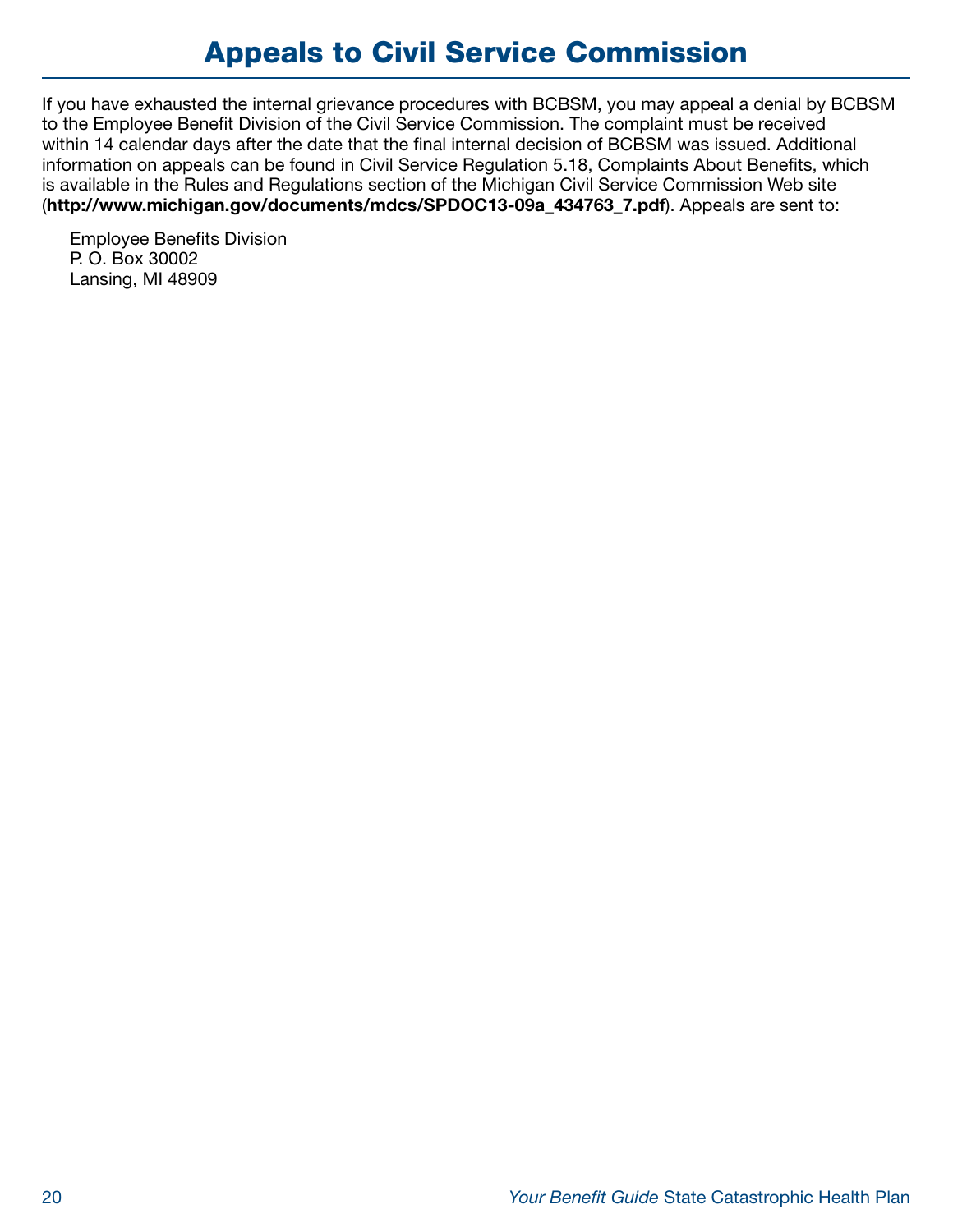## BlueCard program

BlueCard is a national program that enables members of one Blue company to obtain health care services while traveling or living in another Blue company's service area. The program links participating health care providers with the independent Blue companies across the country and in more than 200 countries and territories worldwide, through a single electronic network for claims processing and reimbursement.

As you do when you are at home, always carry your BCBSM ID card. And in an emergency, go directly to the nearest hospital. But when you need medical assistance, contact BlueCard.

### Within the United States

To receive services from a provider outside of Michigan, but within the U.S.:

1. Go to [bcbs.com/bluecardworldwide](https://bcbs.com/bluecardworldwide) and search through the *BlueCard Doctor and Hospital Finder* to find the nearest doctors and hospitals. You may also call toll-free 1-800-810-BLUE (2583) any day of the week to speak with an assistance

coordinator. The coordinator, in conjunction with a medical professional, will arrange a physician appointment or hospitalization, if necessary.

- 2. Show your BCBSM ID card to the provider. Remind your provider to include the alphabetical prefix on all of your claims.
- 3. Pay the applicable in-network deductibles, coinsurance and copayments required. After you receive care, you should:
	- Not have to complete any claim forms
	- Not have to pay upfront for medical services, except for the usual out-of-pocket expenses (noncovered services, deductible, coinsurance and copayment)
	- Receive an explanation of benefits from BCBSM.

If you are in one of the few areas without BCBSM or participating providers, while you will not be expected to pay the out-of-network deductibles, coinsurance or copayments, you may need to submit itemized receipts directly to BCBSM if you receive services from a non-network provider. BlueCard does not include hearing services.

### Around the world

The plan will only pay for services for emergency and unexpected illnesses for residents of the United States traveling in foreign countries. In addition, coverage applies only if:

- The hospital is accredited
- The physician is licensed

To use the BlueCard Worldwide program, call the BCBSM Customer Service Center before you leave to get details on your benefits out of the U.S. and a list of participating providers at your destination.

If you need medical assistance for inpatient services out of the U.S., call the BlueCard Worldwide Service Center at 1-800-810-BLUE (2583) or collect at 1-804-673-1177. In most cases, you should not need to pay upfront for inpatient care at participating BlueCard Worldwide hospitals, except for the out-of-pocket expenses (noncovered services, copayment deductible and/or coinsurance) you normally pay. The hospital should submit your claim on your behalf.

If you receive services from a non-participating provider, you will need to pay up front, then complete a BlueCard Worldwide claim form and send it with the bill(s) to the BlueCard Worldwide Service Center (the address is on the form). The claim form is available from your BCBSM Service Center, the BlueCard Worldwide Service Center, or online at [bcbsm.com/som](https://bcbsm.com/som).

Try to get itemized receipts, preferably written in English. When you submit your claim, tell BCBSM if the charges are in U.S. or foreign currency. Be sure to indicate whether payment should go to you or the provider. BCBSM will pay the approved amount for covered services at the rate of exchange in effect on the date you received your services, minus any copayment, deductibles and/or coinsurance that may apply.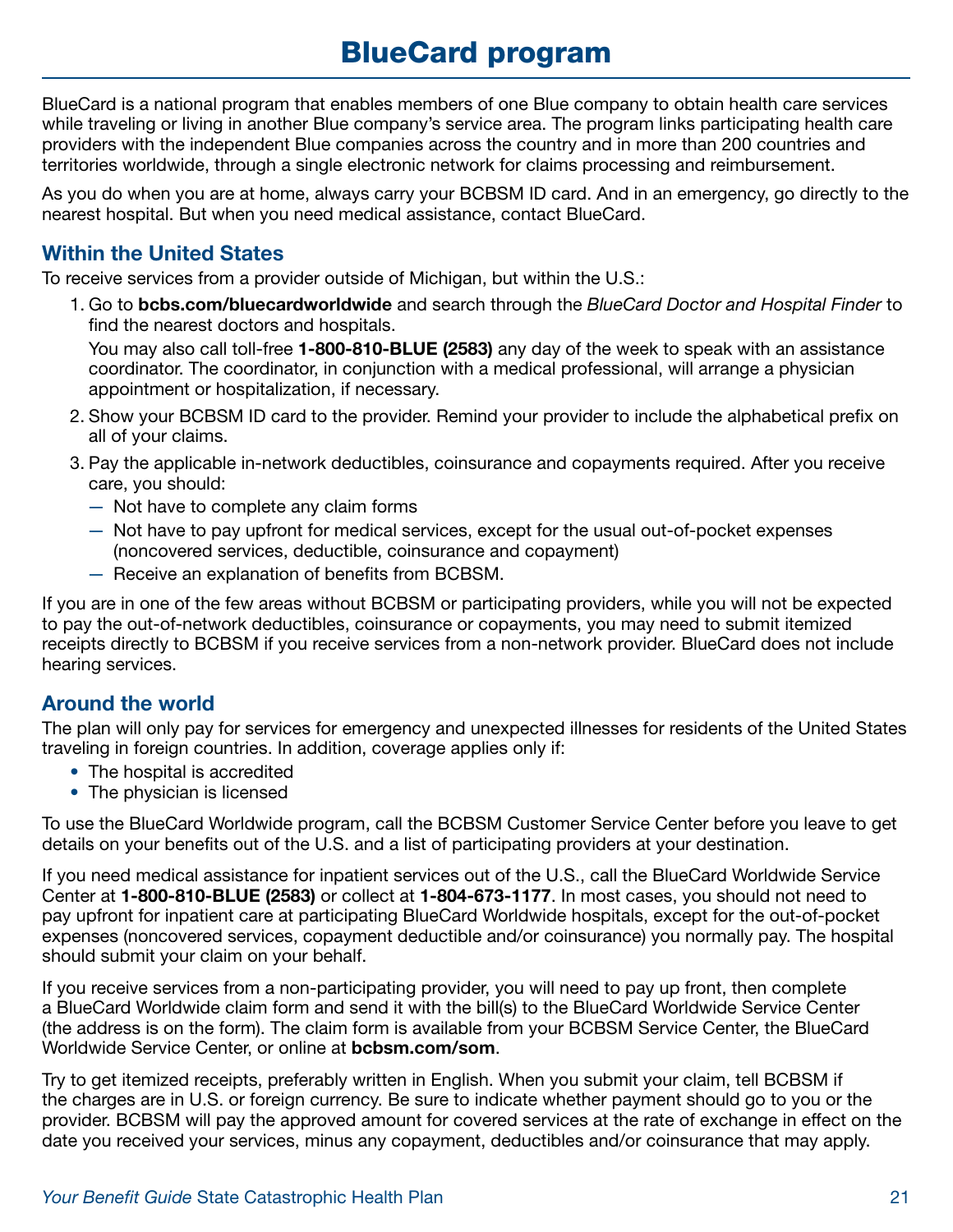Medicare is a federal health care benefit program for people who are:

- Age 65 or older
- Under age 65 but have received a Social Security disability benefit for at least 24 months

The State Catastrophic Health Plan is primary, which means it pays first, for actively working employees and their enrolled dependents. If you or your dependent is eligible to enroll in Medicare because of End State Renal Disease, the State Catastrophic Health Plan will pay first for 30 months, whether or not you are enrolled in Medicare. During this time, Medicare is the secondary payer. At the end of the 30 months, Medicare becomes the primary payer.

## Enrolling in Medicare

Enrollment in Medicare is handled in two ways: either you are enrolled automatically or you have to apply. Here is how it works:

### Automatic enrollment for those already receiving Social Security benefits

If you are not yet 65 and already getting Social Security, you do not have to apply for Medicare. You will be enrolled automatically in both Part A and Part B effective the month you are 65. Your Medicare card will be mailed to you about three months before your 65th birthday.

If you are disabled and have been receiving disability benefits under Social Security for 24 months, you will be automatically enrolled in Part A and Part B beginning the 25th month of benefits. Your card will be mailed to you about three months before your entitlement.

### You might need to enroll in Medicare Part A and Part B

When you are first eligible for Medicare, you have a seven-month Initial Enrollment Period to sign up for Part A and/or Part B. If you do not sign up when you are first eligible, you can sign up during the General Enrollment Period (January 1 through March 31 of each year), but your coverage will start July 1, and you may have to pay a higher premium for late enrollment.

You are covered under a group health plan based on current employment, therefore, you qualify for a Special Enrollment Period during which you may sign up for Part A and/or Part B. The Special Enrollment Period provides two options for enrollment:

- You may enroll in Part A and/or Part B anytime, as long as you or your spouse (or family member if you are disabled) are working, and covered by a group health plan.
- You may enroll during the eight-month period that begins the month after the employment ends or the group health plan coverage ends, whichever happens first.

Remember if you do not enroll in Part B of Medicare at the appropriate time, your health care coverage will be adjusted as if Medicare coverage was in place. The State Catastrophic Health Plan will not reimburse that portion of expenses normally covered by Medicare. This will result in limited or no payment.

For more information on Medicare log on to the Medicare website at <www.medicare.gov>.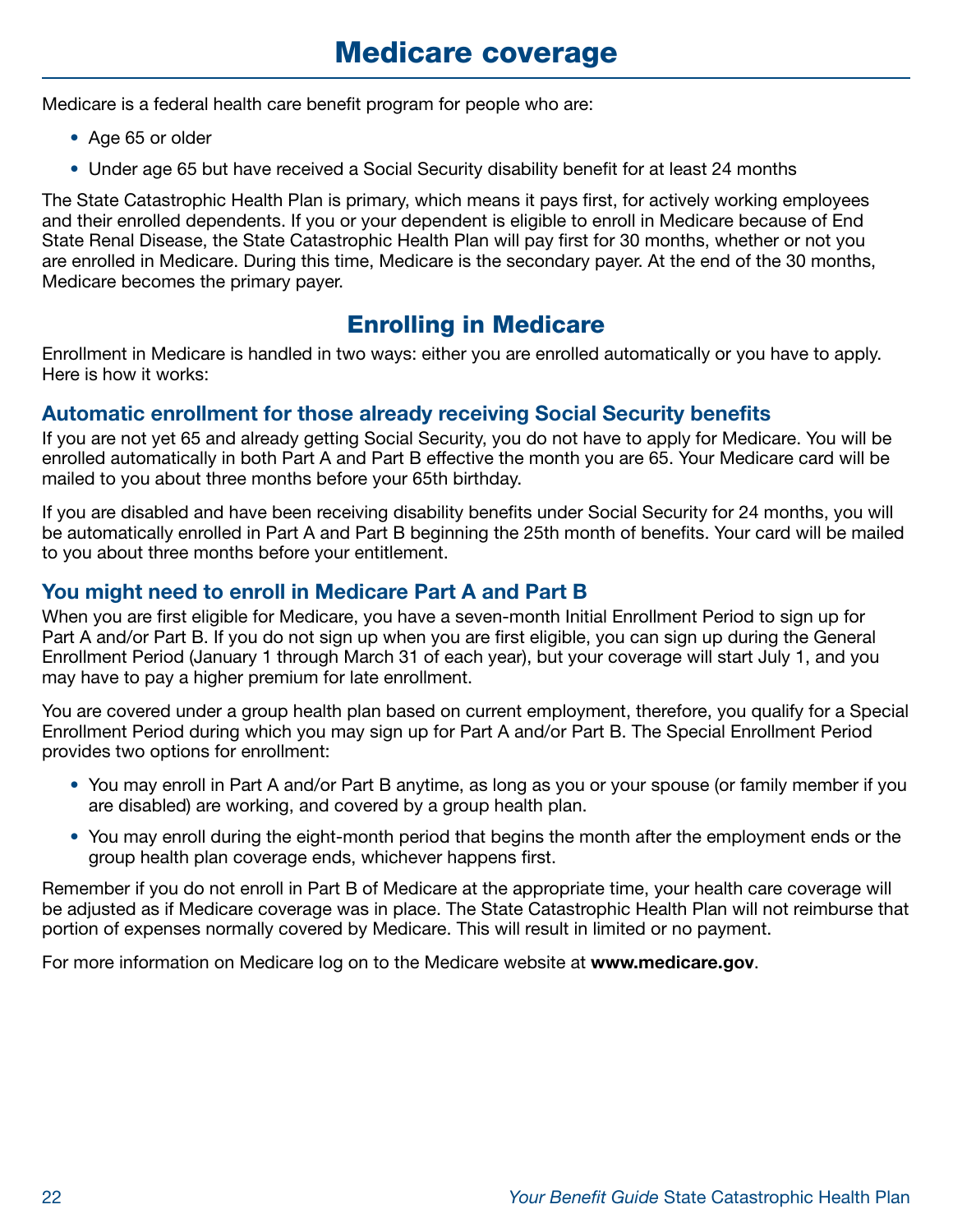## Applying for Medicare

You should apply for Medicare three months before the month you turn 65. This is the beginning of your seven-month initial enrollment period. If you wait until you are 65, or in the last three months of your initial enrollment period, your Part B coverage will be delayed. You can apply for Medicare through your local Social Security Administration office.

If you do not enroll in Part B during your initial enrollment period, you will have to wait until the next general enrollment period to enroll.

General enrollment periods are held January 1 through March 31 of each year, and Part B coverage starts on July 1 of that year. Your Part B premium will go up 10 percent for each 12-month period that you have been eligible for Part B but did not take it.

Remember that if you don't enroll in Part B of Medicare, your State Catastrophic Health Plan coverage will be adjusted as if Medicare coverage were in place. The State Catastrophic Health Plan will not reimburse that portion of expenses normally covered by Medicare. This may result in limited payment or no payment.

You can get more information on Medicare by logging on to the Medicare Web site at <www.medicare.gov>.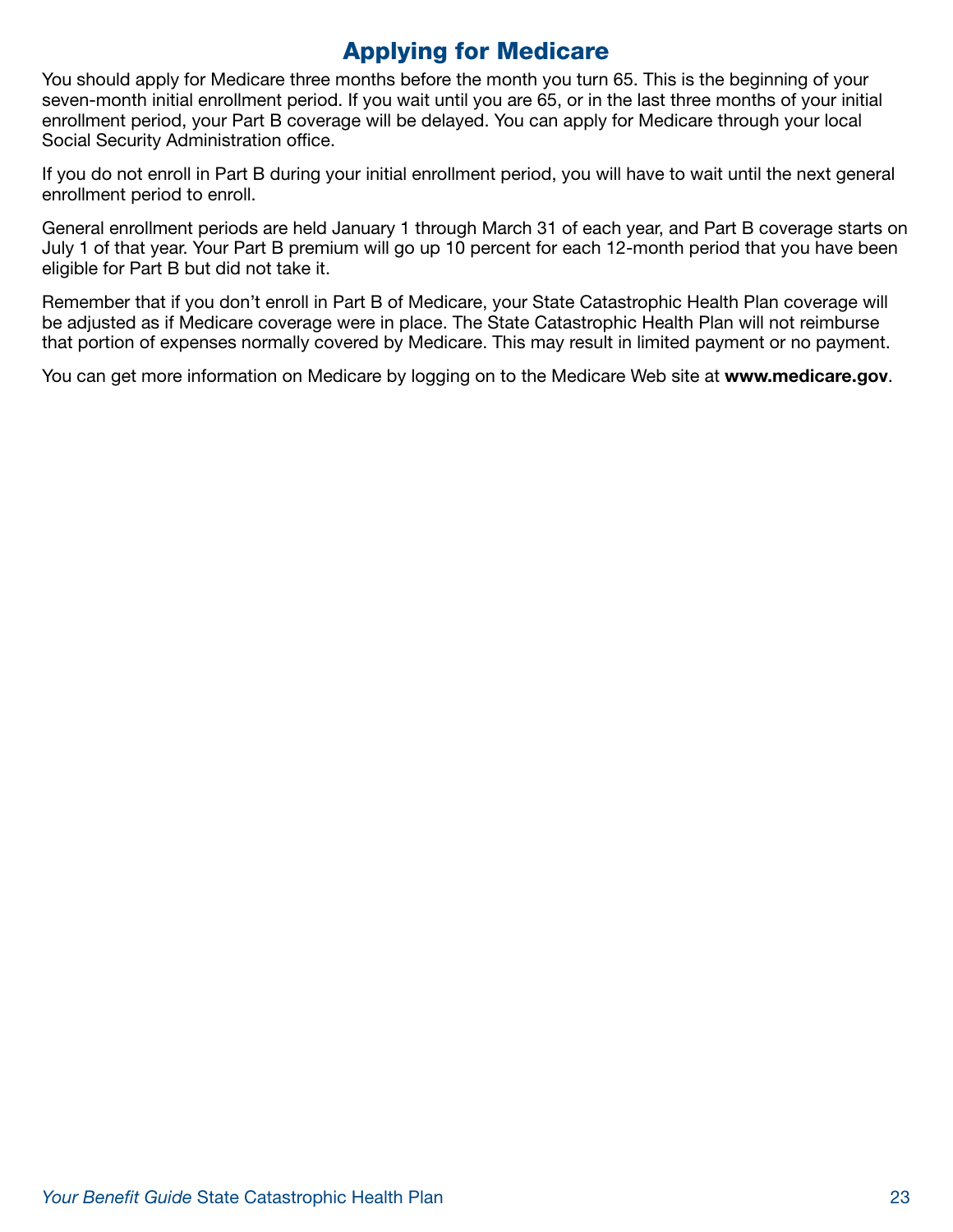## **Glossary**

Accidental injury is physical damage caused by an action, object or substance outside the body. This includes:

- Strains
- Sprains
- Cuts and bruises
- Allergic reactions
- Frostbite
- Sunburn and sunstroke
- Swallowing poison
- Medication overdosing
- Inhaling smoke, carbon monoxide or fumes

Acute care facility is a facility that offers a wide range of medical, surgical, obstetric and pediatric services. These facilities primarily treat patients with conditions that require a hospital stay of less than 30 days. The facility is not primarily for:

- Custodial, convalescent or rest care
- Care of the aged
- Skilled nursing care or nursing home care
- Substance abuse treatment

Adequate access is defined by how far you live from PPO providers and hospitals. The State Catastrophic Health Plan access standards are:

- Two family care physicians within 15 miles of your home
- Two specialty care physicians within 20 miles of your home
- One hospital within 25 miles of your home

Allowed amount is the maximum amount on which payment is based for covered health care services. This may be called "eligible expense," "payment allowance" or "negotiated rate." If your provider charges more than the allowed amount, you may have to pay the difference. (See Balance billing.)

Ambulatory surgery facility is a separate outpatient facility that is not part of a hospital, where surgery is performed and care related to the surgery is given. The procedures performed in this facility can be performed safely without overnight inpatient hospital care.

Appeal is a complaint made if a member disagrees with a decision to deny a request for health care services or payment for services already received, or to stop services that are being received.

Approved amount is the BCBSM maximum payment level or the provider's billed charge for the covered service, whichever is lower. Deductibles and copays are deducted from the approved amount.

Approved facility is a hospital that provides medical and other services, such as skilled nursing care or physical therapy, and has been approved as a provider by BCBSM. Approved facilities must meet all applicable local and state licensing and certification requirements. Approved facilities must also be accredited by either the Joint Commission on Accreditation of Hospitals or the American Osteopathic Association.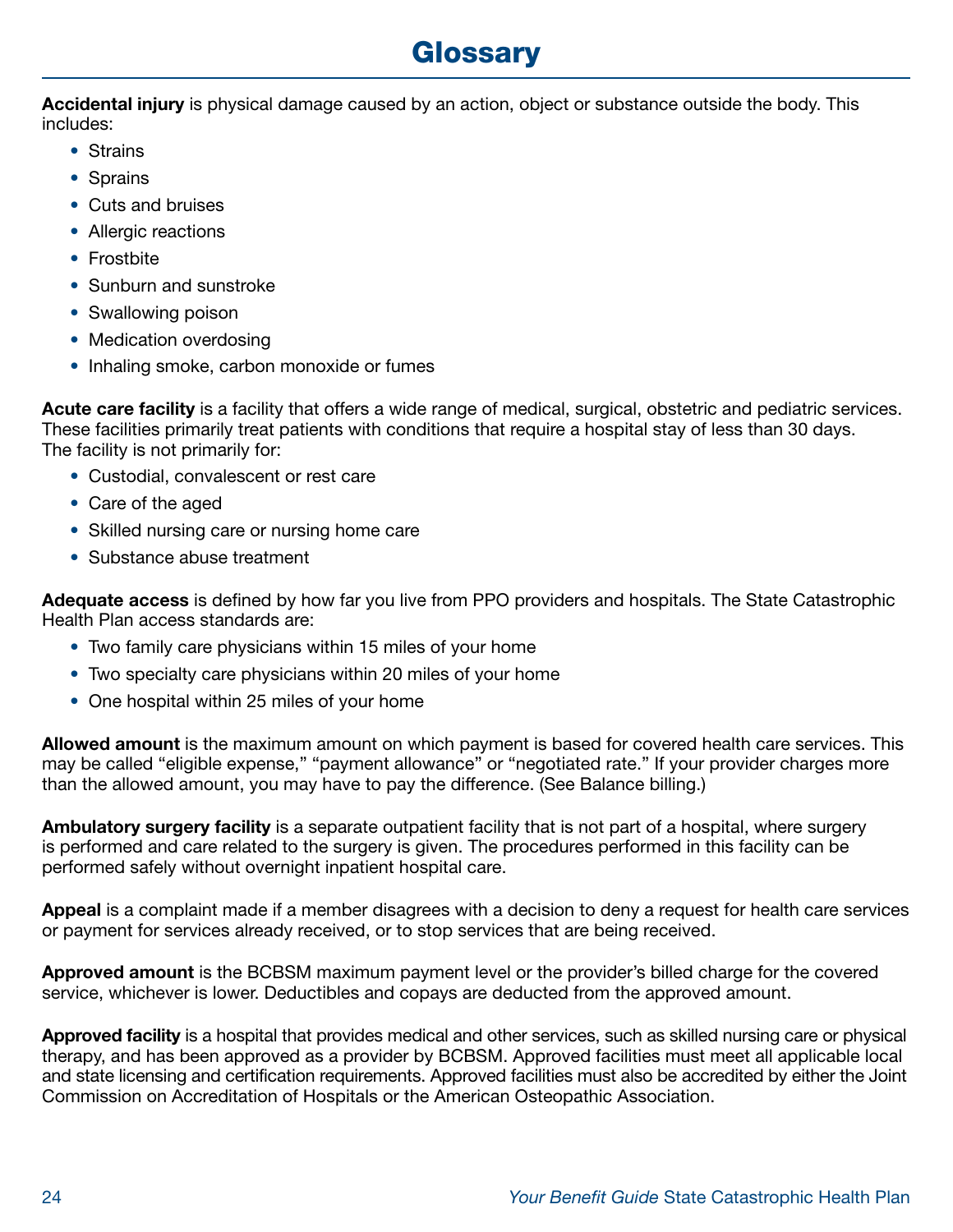Approved hospital is a facility that meets all applicable local and state licensure and certification requirements, is accredited as a hospital by state or national medical or hospital authorities or associations, and has been approved as a provider by BCBSM or an affiliate of BCBSM.

Balance billing means that a provider will bill you for the difference between the provider's charge and the allowed amount. For example, if the provider's charge is \$100 and the BCBSM allowed amount is \$70, the provider may bill you for the remaining \$30. A BCBSM PPO network provider may not balance bill you.

Benefit is coverage for health care services available according to the terms of your health care plan.

Blue Cross and Blue Shield Association is an association of independent Blue Cross and Blue Shield Plans that licenses individual Plans to offer health benefits under the Blue Cross Blue Shield name and logo. The Association establishes uniform financial standards but does not guarantee an individual Plan's financial obligations.

Blue Cross Blue Shield of Michigan (BCBSM) is a nonprofit, independent company. BCBSM is one of many individual Plans located throughout the U.S. committed to providing affordable health care. It is managed and controlled by a board of directors comprised of a majority of community-based public and subscriber members.

COBRA is continuation coverage required by the Consolidated Omnibus Budget Reconciliation Act of 1986.

Coinsurance is a member's out-of-pocket percentage of the BCBSM allowed amount for covered services.

Coordination of benefits is a program that coordinates your health benefits when you have coverage under more than one group health plan.

Copayment (or copay) is the designated portion of the approved amount you are required to pay for covered services.

Covered services are services, treatments or supplies identified as payable under the State Catastrophic Health Plan. Covered services must be medically necessary to be payable, unless otherwise specified.

Custodial care is care mainly for helping a person with activities of daily living, such as walking, getting in and out of bed, bathing, dressing, eating or taking medicine. Custodial care can be provided safely and reasonably by people without professional skills or training to help patients with daily activities or personal needs, such as walking, getting in and out of bed, bathing, dressing and taking medicine. It also includes medical services, such as respiratory care, that a dedicated lay person can learn to perform. Custodial care is not covered by the State Catastrophic Health Plan.

Deductible is the specified amount you pay each calendar year for services before your plan begins to pay.

Designated facility is a facility that BCBSM determines to be qualified to perform a specific organ and bone marrow transplant.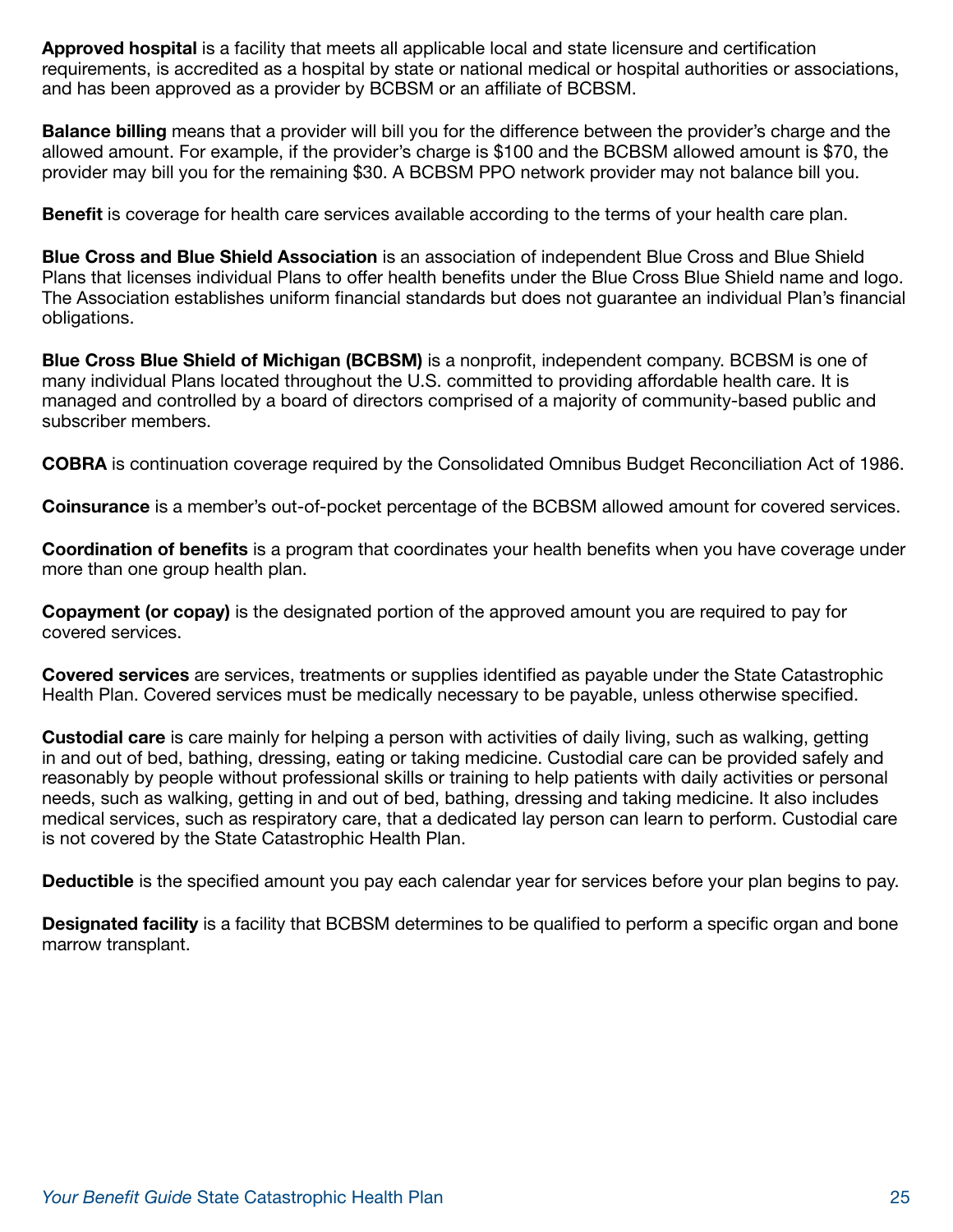Emergency first aid is the initial exam and treatment of conditions resulting from accidental injury. First aid may include the following conditions which may require first aid treatment:

- Allergic reactions to bee stings or insect bites
- Attempted suicide
- Food poisoning
- Ingestion of poisons (accidental or intentional)
- Inhalation of smoke, carbon monoxide or fumes
- Sprains, strains
- Rape, attempted rape, questionable rape
- Cuts, abrasions, bruises
- Contusions
- Epitasis (nose bleed) if no packing or cautery is performed
- Sunburn or frostbite if no dressing is applied
- Application of butterfly suture
- Splinting or strapping billed along with traumatic diagnosis or as initial treatment of fracture
- Gastric lavage

Emergency medical condition is an illness, injury, symptom or condition so serious that you must seek care right away to avoid severe harm.

Emergency medical transportation is an ambulance that is used for an emergency medical condition.

**Emergency room care** provides emergency services in an emergency room.

Emergency services provide an evaluation of an emergency medical condition and treatment to keep the condition from getting worse.

End Stage Renal Disease is permanent and irreversible kidney failure that can no longer be controlled by medication or fluid and dietary restriction and, as such, requires a regular course of dialysis or a kidney transplant to maintain the patient's life.

Excluded services are health care services for which your health plan does not pay or cover.

Experimental or investigative is a service, procedure, treatment, device or supply that has not been scientifically demonstrated to be safe and effective for treatment of the patient's condition. BCBSM makes this determination based on a review of established criteria, such as:

- Opinions of local and national medical societies, organizations, committees or governmental bodies
- Accepted national standards of practice in the medical profession
- Scientific data such as controlled studies in peer review journals or literature
- Opinions of the Blue Cross and Blue Shield Association or other local or national bodies

Facility is a hospital that offers medical care or specialized treatment, such as rehabilitation treatment, skilled nursing care or physical therapy.

Freestanding facility is a facility separate from a hospital that provides outpatient services, such as skilled nursing care or physical therapy.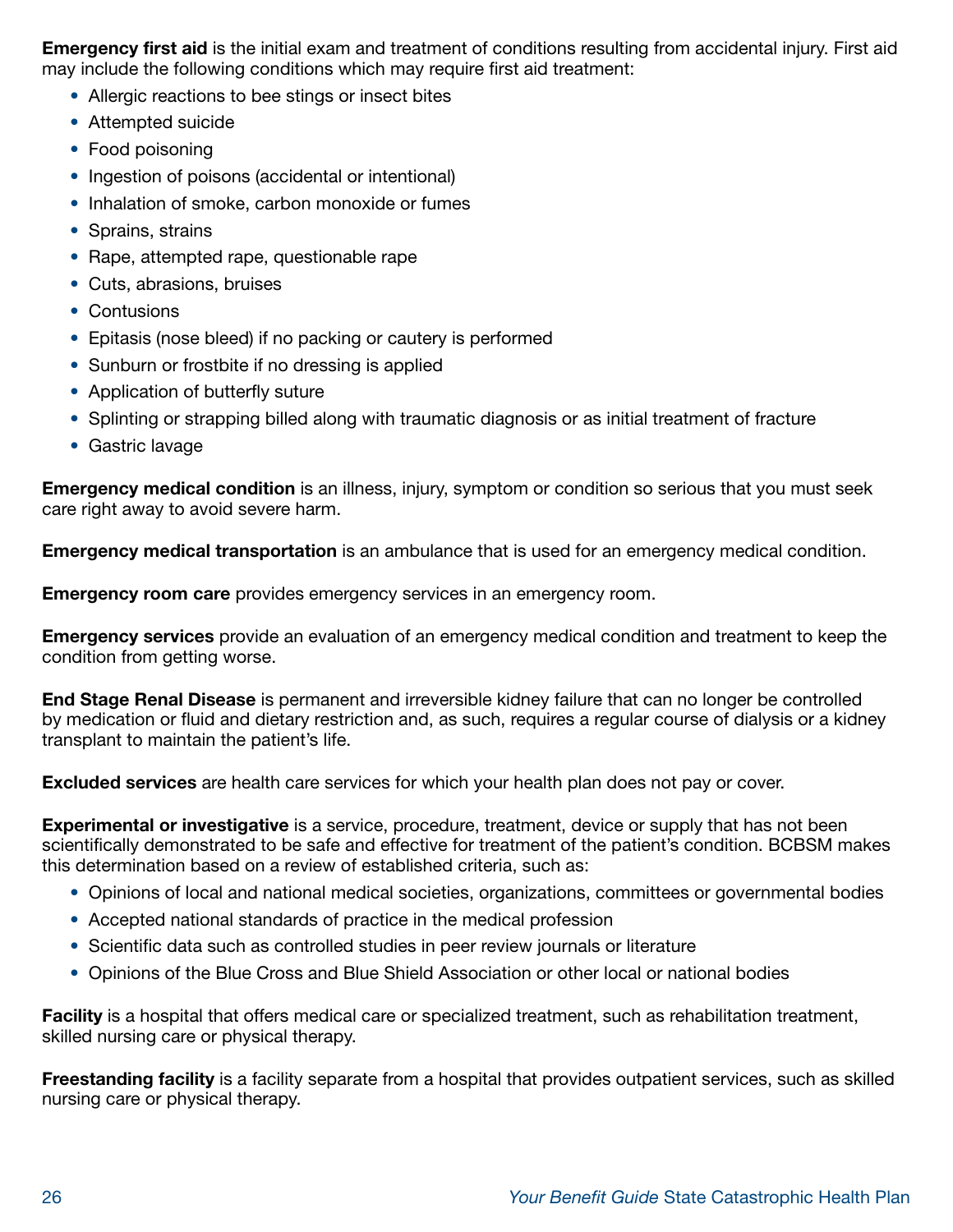Freestanding outpatient physical therapy facility is an independently owned and operated facility, separate from a hospital that provides outpatient physical therapy services and occupational or functional occupational therapy or speech and language pathology services.

Grievance is a complaint that does not involve coverage or payment disputes. For example, a complaint regarding one of our network providers or a complaint concerning the quality of care is considered a grievance. This type of complaint does not involve a request for an initial determination or an appeal.

**Health insurance** is a contract that requires your health insurer to pay some or all of your health care costs in exchange for a premium.

Hospital is a facility that provides inpatient diagnostic and therapeutic services for injured or acutely ill patients 24 hours every day. The facility also provides a professional staff of licensed physicians and nurses to supervise the care of patients.

**Hospital outpatient care** is care in a hospital that usually does not require an overnight stay.

Hospitalization is care in a hospital that requires admission as an inpatient and usually requires an overnight stay. An overnight stay for observation could be outpatient care.

Medical emergency is a condition that occurs suddenly, producing severe signs and symptoms, such as acute pain. A person expects that this condition could result in serious bodily harm without prompt medical treatment.

Medical necessity for payment of hospital services requires that all of the following conditions are met:

- The covered service is for the treatment, diagnosis of the symptoms of an injury, condition or disease.
- The service, treatment or supply is *appropriate* for the symptoms and is consistent with the diagnosis.
	- *Appropriate* means the type, level and length of care, treatment or supply and setting are needed to provide safe and adequate care and treatment.

For inpatient hospital stays, acute care as an inpatient must be necessitated by the patient's condition because safe and adequate care cannot be received as an outpatient or in a less intense medical setting. This means that:

- The services are not mainly for the convenience of the member or health care provider.
- The treatment is not generally regarded as experimental or investigational by BCBSM.
- The treatment is not determined to be medically inappropriate by the Utilization Management and Quality Assessment programs.

In some cases, you may be required to pay for services even when they are medically necessary. These limited situations are:

- When you do not inform the hospital that you are a BCBSM member at the time of admission or within 30 days after you have been discharged
- When you fail to provide the hospital with information that identifies your coverage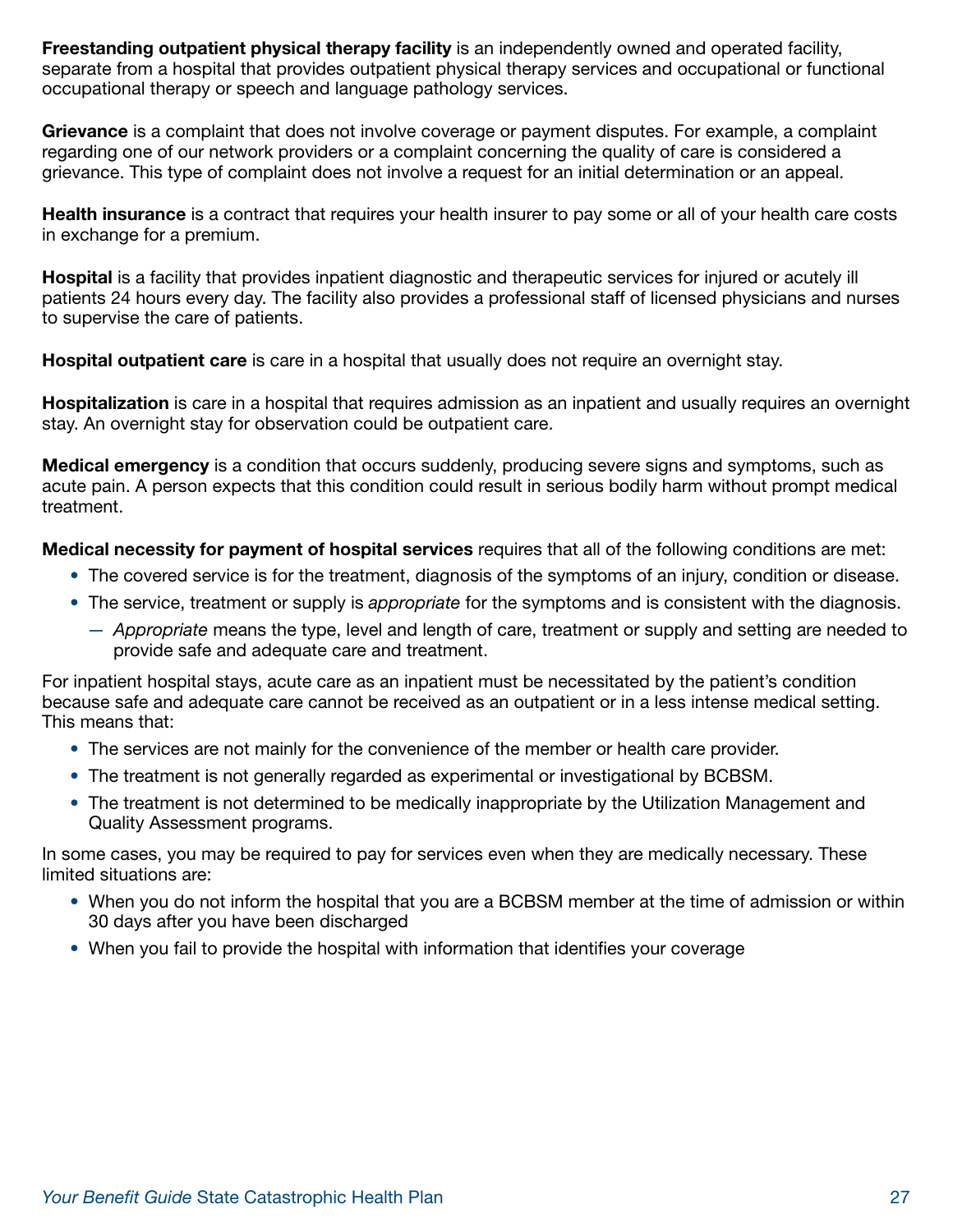Medical necessity for payment of physician services is determined by physicians acting for their respective provider types or medical specialty and is based on criteria and guidelines developed by physicians and professional providers. It requires that the covered service is:

- Generally accepted as necessary and appropriate for the patient's condition, considering the symptoms. The covered service is consistent with the diagnosis.
- Essential or relevant to the evaluation or treatment of the disease, injury, condition or illness. It is not mainly for the convenience of the member or physician.
- Reasonably expected to improve the patient's condition or level of functioning. In the case of diagnostic testing, the results are used in the diagnosis and management of the patient's care.

Medically necessary are health care services or supplies needed to prevent, diagnose or treat an illness, injury, disease or its symptoms and that meet accepted standards of medicine.

Member is any person covered under the State Catastrophic Health Plan plan. This includes the subscriber and any eligible dependents listed in BCBSM membership records.

Network is a group of doctors, hospitals, DME and other health care providers contracted with BCBSM to provide services to members. Members typically pay less for using a network provider.

Nonparticipating providers are providers that have not signed participation agreements with BCBSM agreeing to accept the BCBSM payment as payment in full. However, nonparticipating professional (non-facility) providers may agree to accept the BCBSM-approved amount as payment in full on a per claim basis.

**Out-of-pocket maximum** is the dollar amount you pay in deductibles, copayments, and coinsurance during the calendar year. Once you satisfy your out-of-pocket maximum, the plan will cover 100% of the allowed amount for covered services. Certain coinsurance, deductibles and other charges cannot be used to meet your out-of-pocket maximum, such as out-of-network coinsurance, out-of-network deductible and charges for non-covered services.

Participating providers are providers who have signed agreements with BCBSM to accept the BCBSM-approved amount for covered services as payment in full.

Patient is the subscriber or eligible dependent (member) who is awaiting or receiving medical care and treatment.

Per claim is a provider's acceptance of the BCBSM-approved amount as payment in full for a specific claim or procedure.

Physician or professional provider is a medical doctor (MD), doctor of osteopathy (DO), doctor of podiatric medicine (DPM), doctor of dental surgery (DDS), doctor of medical dentistry (DMD), or a fully licensed psychologist.

**Provider** is a person (such as a physician) or a facility (such as a hospital) that provides services or supplies related to medical care.

Skilled nursing facility is a facility that provides short or long-term illness care with continuous nursing and other health care services by or under the supervision of a physician and a registered nurse. The facility may be operated independently or as part of an accredited acute care hospital. It must meet all applicable local and state licensing and certification requirements.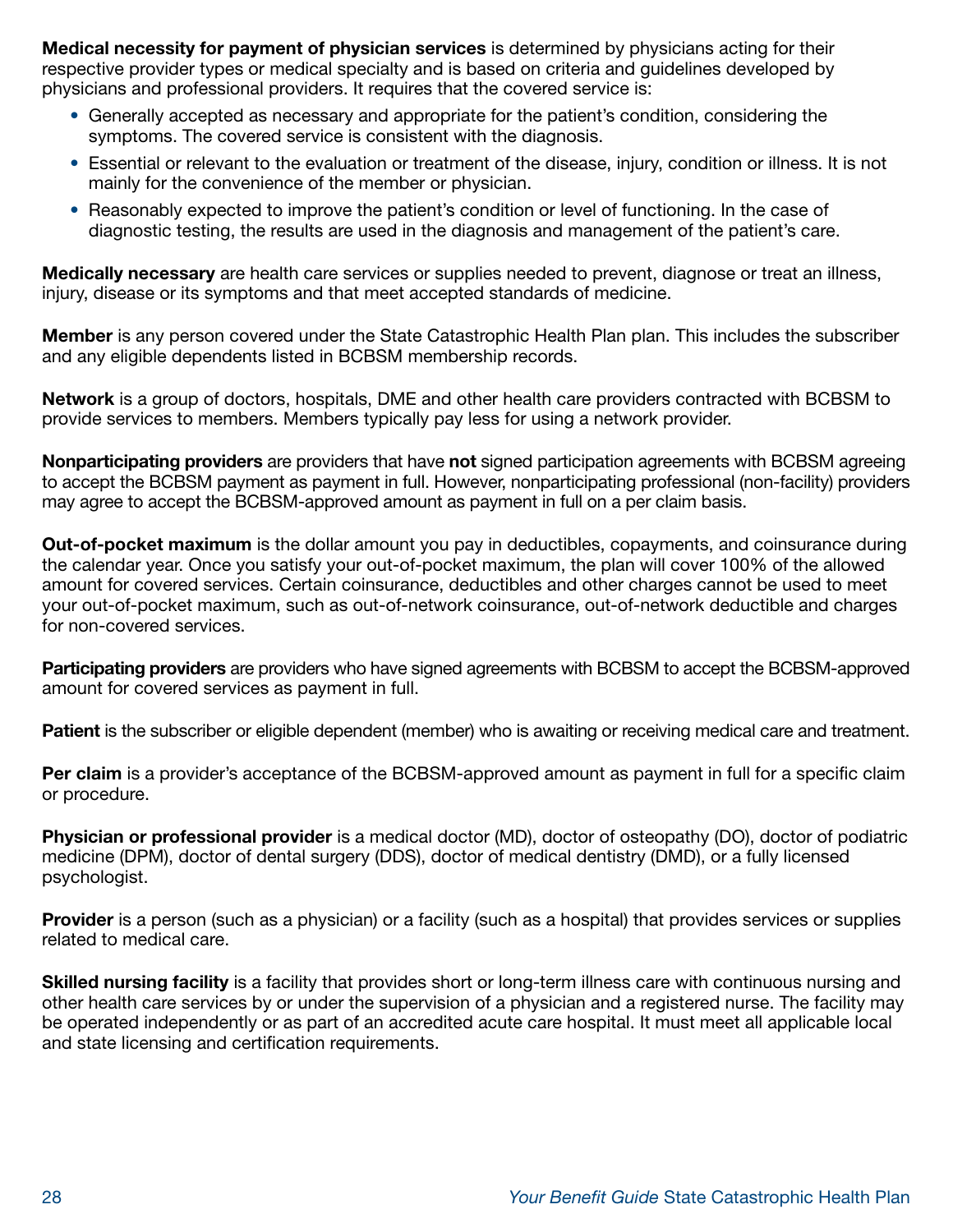Specialty hospital is a hospital, such as a children's hospital or a chronic disease hospital that provides care for a specific disease or population.

Subscriber is the person who signed and submitted the application for State Catastrophic Health Plan coverage.

We, Us, Our are used when referring to Blue Cross Blue Shield of Michigan.

You and Your are used when referring to any person covered under the State Catastrophic Health Plan.